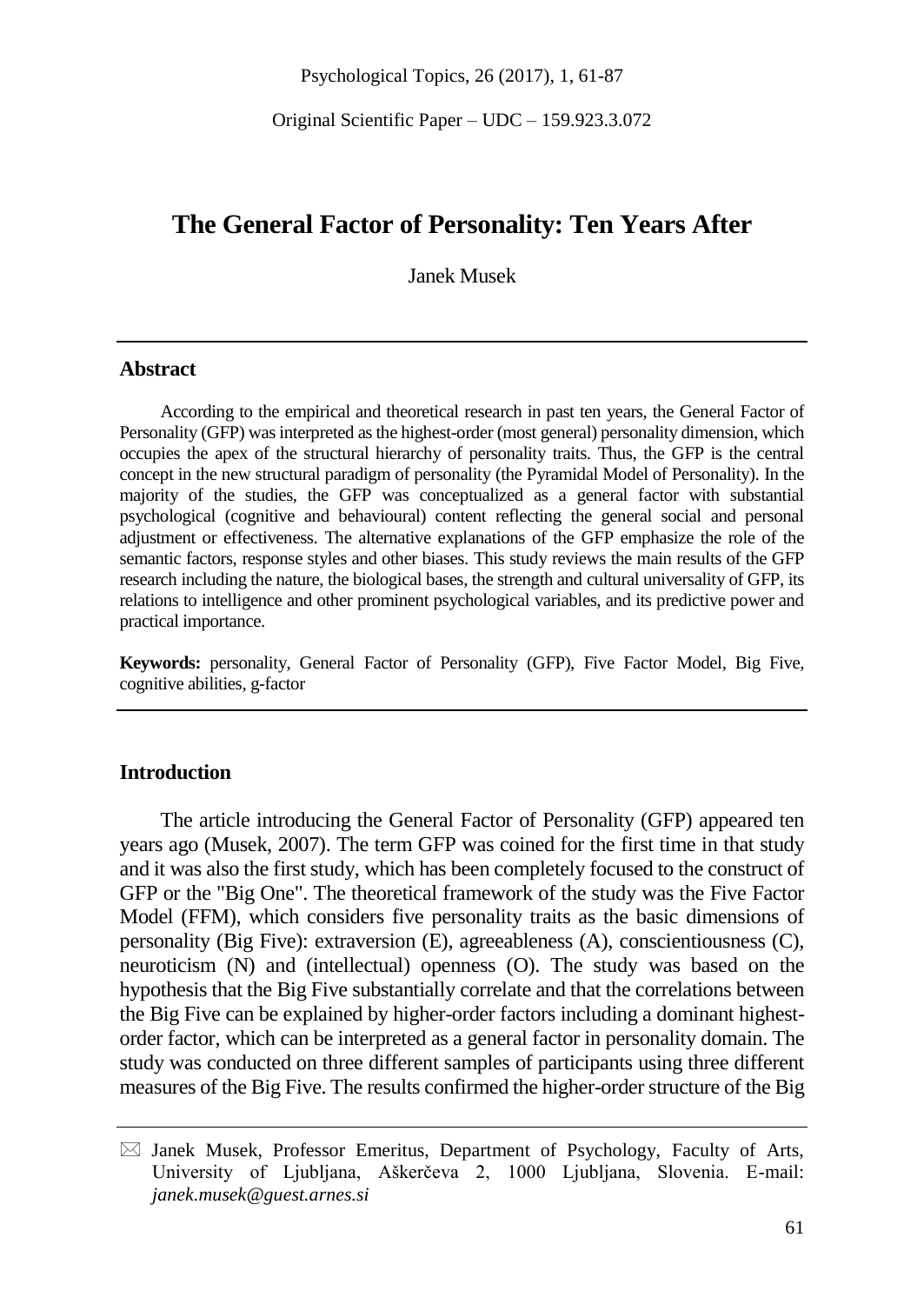Five dimensions, with the GFP at the apex of the dimensional hierarchy, followed by the Digman's Big Two (Alpha and Beta factor or Stability and Plasticity) and the Big Five.

Since the introductory study, a great deal of research has been dedicated to the higher-order factors of personality, including GFP, and to the structural hierarchy of personality (Figueredo et al., 2004; Figueredo, Vásquez, Brumbach, & Schneider, 2007; Figueredo, Woodley, & Jacobs, 2016; Hirschi, 2008; Just, 2011; Loehlin & Martin, 2011; Musek, 2007, 2009, 2010, 2011, 2017; Petrides et al., 2010; Rushton & Erdle, 2010; Rushton, Bons, & Hur, 2008, Rushton et al., 2009; Rushton & Irwing, 2008, 2009a, 2009b; Schermer & Vernon, 2010; van der Linden, Bakker, & Serlie, 2011; van der Linden, Nijenhuis, & Bakker, 2010; van der Linden, Nijenhuis, Cremers, & van de Ven, 2011; van der Linden et al., 2010, 2014, 2015; Vecchione, Alessandri, Barbaranelli, & Caprara, 2011; Veselka et al., 2009a, 2009b).

In a rather short period of ten years, the research of the GFP yielded important results. According to them, the GFP is a general dimension explaining the real, substantive variance in personally and socially adapted behaviour (Lachman et al., 2008; Musek, 2007, 2010; Rocke & Lachman, 2008). It is universal (Aghababaei, 2013; Musek, 2010, 2017; Rushton, Bons & Hur, 2008; Van der Linden et al., 2015), heritable (Figueredo et al., 2004; Loehlin, 2011a, 2011b; Loehlin & Martin, 2011; Rushton et al., 2008), evolutionary based (Figueredo & Rushton, 2009; Figueredo et al., 2016; Musek, 2007; Rushton et al., 2008; Veselka et al., 2009a, 2009b), and neurophysiologically traceable (DeYoung & Gray, 2009; Musek, 2007, 2017). In the following text, I shall describe the research results of the GFP and their theoretical meaning more thoroughly. Finally, I will also introduce the rationale of the planned empirical study aimed at the further clarification of the relations between the GFP and other important psychological variables.

### **New Structural Paradigm**

The GFP represents certainly one of the most researched and vividly debated topics in the personality psychology with many articles and citations in the scientific journals throughout the world. Most recently, GFP received an increasing attention already in the number of the psychological and other textbooks and readings (see, for example Buss, 2016; Chamorro-Premuzic, von Stumm, & Furnham, 2011; Musek, 2010, 2017). Since the first study, more than 300 scientific articles have been devoted to the GFP in top national and international journals including also meta-analytic studies (Rushton & Irwing, 2008; van der Linden et al., 2010) and reviews (Figueredo et al., 2016; Just, 2011; Musek, 2017; Rushton & Irwing, 2011). In the literature focused on the GFP, many important topics have been researched including:

- the meaning of the GFP in modelling personality structure,
- the interpretations and the nature of the GFP,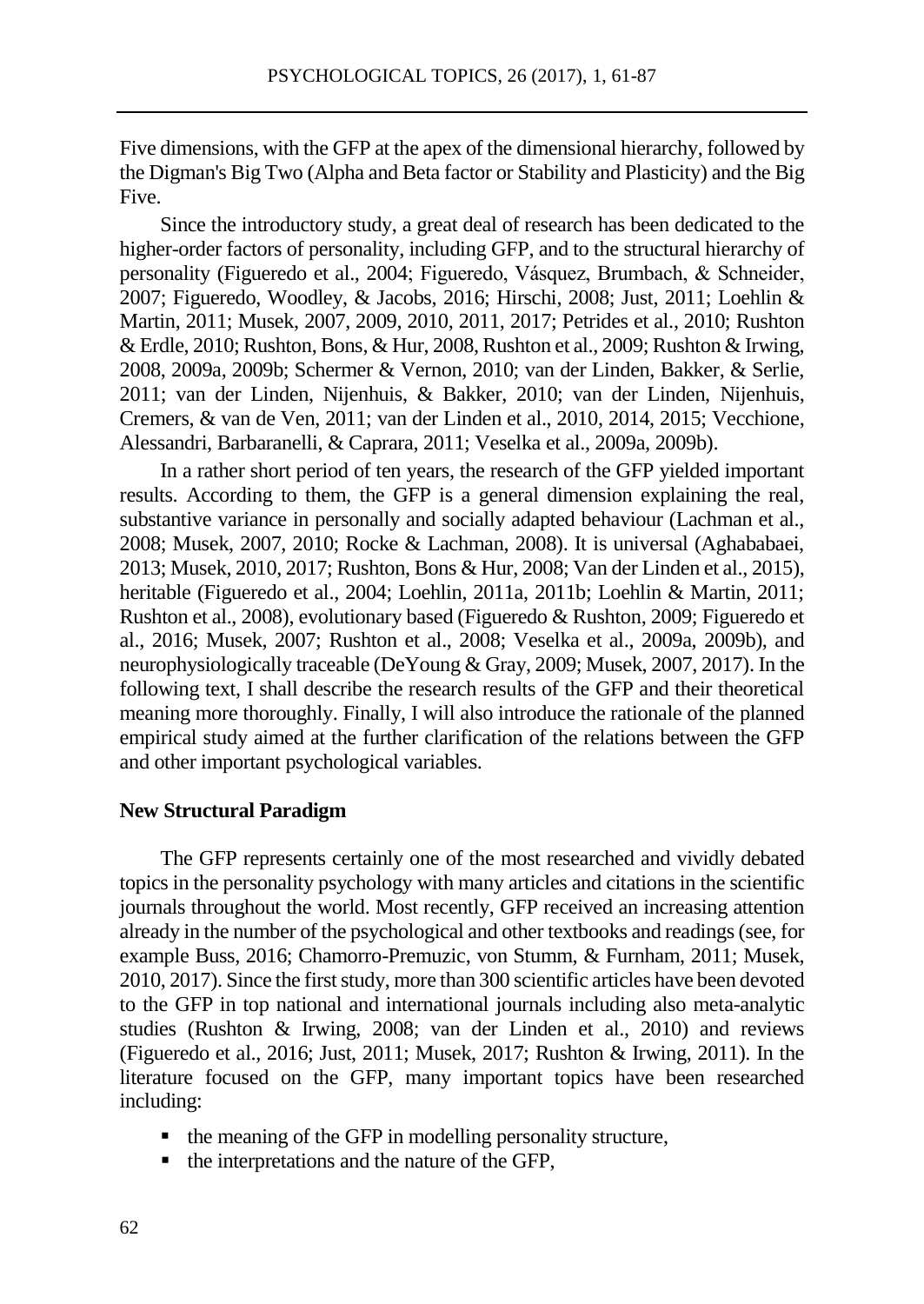- $\blacksquare$  the strength and cross-cultural stability of the GFP,
- the GFP relations to other important constructs in psychology,
- the measurement of the GFP,
- the explanatory and predictive power of the GFP, and
- the practical meaning and applicability of the GFP.

In the great majority of all research studies, the existence of the GFP was corroborated. The hypothesized structural hierarchy of personality data has been tested in a variety of multivariate analyses on different samples' data (see Erdle & Rushton, 2010; Hirschi, 2008; Musek, 2007, 2009, 2010, 2011, 2017; Rushton & Erdle, 2010; Rushton et al., 2008, 2009; Rushton & Irwing, 2008, 2009a, 2009b, 2011; Veselka et al., 2009b; Van der Linden, Nijenhuis, & Bakker, 2010). The research results confirmed the role of the GFP in the personality structure implying thus a revision of the prevalent structural models. Therefore, a new hierarchical structural model of personality could be formulated on the basis of the research results. Figure 1 displays the new structural paradigm, which implies several levels of generality with the GFP at the apex. This new model can be labelled the pyramidal model of personality structure emphasizing one single basic dimension of personality.



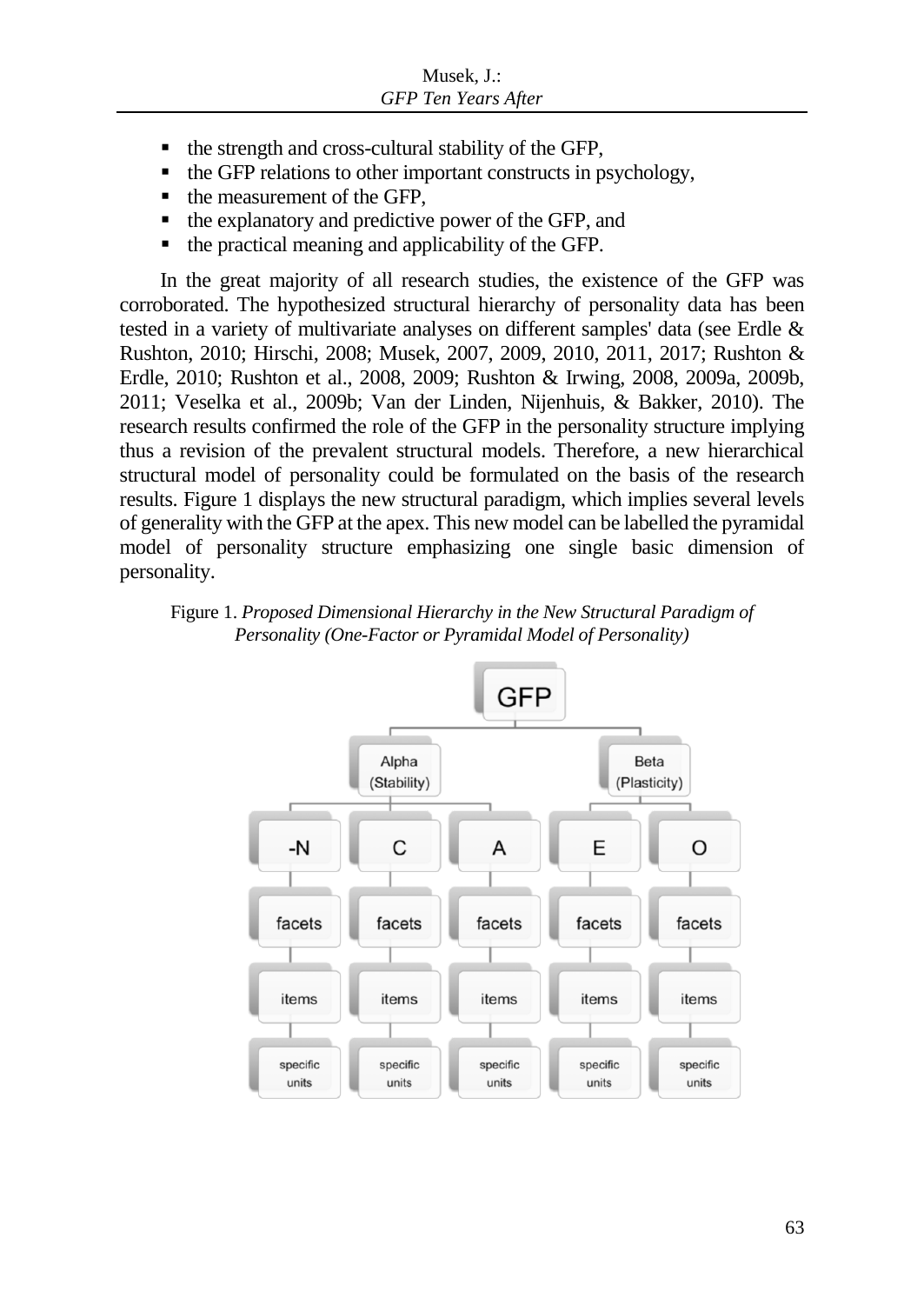It comprises six levels extending from the most specific level (specific units) to the general factor level (GFP) at the apex. (Musek, 2007, p. 1225). Note that the GFP and Alpha or Stability factor are negatively connected to the neuroticism (N), thus the negative (minus) sign. New structural paradigm definitely breaks with the theoretical position that we can find several basic dimensions in the personality domain and not a single one. For a long time, this position was almost dogmatically defended under assumption that basic personality dimensions are uncorrelated. The false belief in several independent basic dimensions of personality prevailed in personality psychology for decades. In all this time, only very few studies can be enumerated as exceptions proposing single general dimension of personality, which resembles the GFP (Figueredo et al., 2004; Hofstee, 2003; Stankov, 2005; Webb, 1915). In different structural models of personality, different number of basic personality dimensions has been postulated: 16 (Cattell, 1950, 1957), 5 (FFM; Digman, 1990; Goldberg, 1990; John, 1990; McCrae & Costa, 1987, 1998), 3 (Eysenck, 1952, 1970, 1991) and 2 (Digman, 1997; DeYoung, Peterson, & Higgins, 2001). Yet, all these so-called basic dimensions are definitely correlated including the Big Five (Becker, 1999, 2002; Block, 1995; Digman, 1997; John & Srivastava, 1999; Musek, 2007; Ostendorf & Angleitner, 1994; Saucier & Goldberg, 2003; Stankov, 2005; Wiggins & Trapnell, 1996). Consequently, one-factor model of personality emerged from the results of above-mentioned research. The GFP, the main construct of this model is based on the undeniable correlations between other very general personality dimensions including the Big Five.

The GFP and new structural paradigm of personality also fit very well the interculturally widespread common sense notion of personality. This notion is extremely general, yet basically mono-dimensional. Everybody knows the expressions like "he/she is basically a good person", "he is a good fellow", "she is a wicked person" and similar. All languages have many thousand words denoting traits and other characteristics of personality. The General Factor of Personality is a basic scientifically defined dimension that integrates core characteristics of the people with socially adapted and effective positive, "good" personality versus the characteristics of socially less acceptable non-pleasant, "difficult" personality. Thus, the GFP is the scientific counterpart of the common sense concept of "good" versus "difficult" personality. Consequently, it is the most general and basic dimension of personality that we know.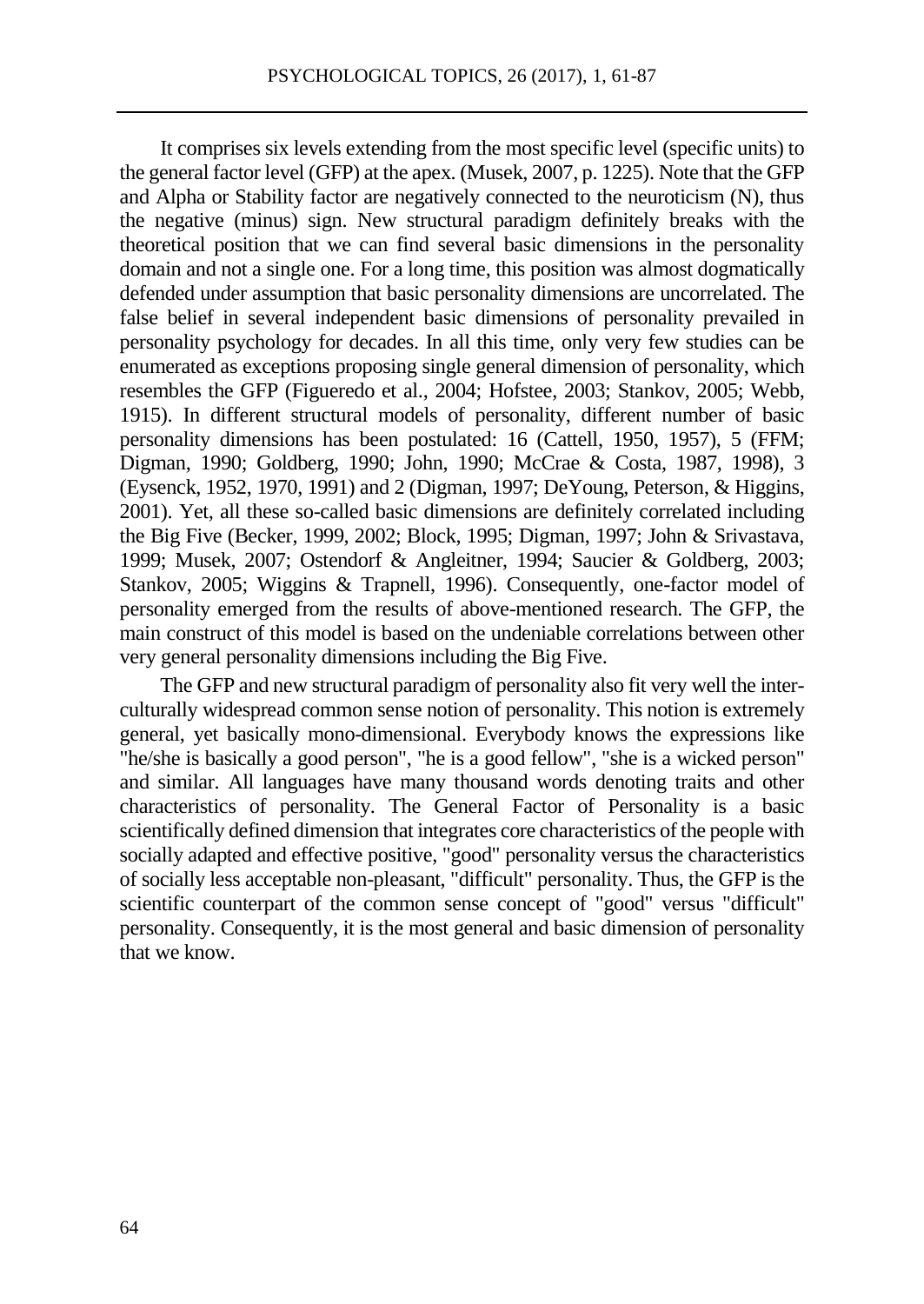### **The Nature of GFP**

According to the correlations between the Big Five, the GFP can be defined as low versus high emotional stability (inverse of neuroticism), agreeableness, conscientiousness, extraversion and intellectual openness. Thus, the psychological meaning of the GFP is quite clear at the first glance. Nevertheless, the nature of the GFP has been vividly debated in the respective scientific literature. The main question is, whether the correlations between lower personality dimensions (e.g. Big Five), which are substantial to the very essence of the GFP, reflect the genuine correlations among the respective behavioural traits or they reflect the influence of artefactual and other non-substantial factors. We can therefore roughly divide the interpretations of the GFP into two classes, the substantial and non-substantial interpretations.

The substantial or substantive interpretations of the nature of the GFP prevail in the majority of the empirical research. Thus, the GFP is interpreted as a general personality meta-trait, which is based on the substantial relationships between personality dimensions. According to these interpretations, the GFP is a dimension with a real psychological and behavioural substance that is rooted in the human evolution and has genetic and neurophysiological features (Erdle & Rushton, 2010; Hirschi, 2008; Musek, 2007, 2010, 2017; Rushton & Erdle, 2010; Rushton et al., 2008, 2009; Rushton & Irwing, 2008, 2009a, 2009b, 2011; Veselka et al., 2009a; Van der Linden, Nijenhuis, & Bakker, 2010; for the review, see Figueredo et al., 2016; Irwing, 2013; Just, 2011; Musek, 2010, 2017; Rushton & Irwing, 2011; Van der Linden, Dunkel, & Petrides, 2016).

Almost all substantive theoretical explanations consider the GFP as a complex dimension that reflects social and personal adjustment and effectiveness. Thus, the GFP encompasses socially approved behaviour and attitudes pervading all most important personality traits including the Big Two and the Big Five. The GFP represents a substantial meta-trait with a very broad influence on human behaviour (Van der Linden et al., 2016). Also, practically all authors emphasize the strong connections to the other non-cognitive psychological domains including the affect, well-being and self-esteem (Musek, 2007, 2010; Rushton & Irwing, 2011; Van der Linden et al., 2016). The majority of authors also emphasize the probable biological, genetic and evolutionary bases of the GFP (Figueredo et al., 2016; Rushton & Irwing, 2011; Van der Linden et al., 2016).

In the article, reviewing the GFP interpretations, Van der Linden et al. (2016) concluded that the conception of the GFP as a general measure of social effectiveness is the most plausible. The authors summarized their conclusions as follows: "The General Factor of Personality (GFP) is a higher-order factor causing lower-order personality traits to show consistent correlations in a socially desirable direction. The literature on the GFP reveals that there are various scientific interpretations of this construct. One interpretation is that it is a substantive factor reflecting general social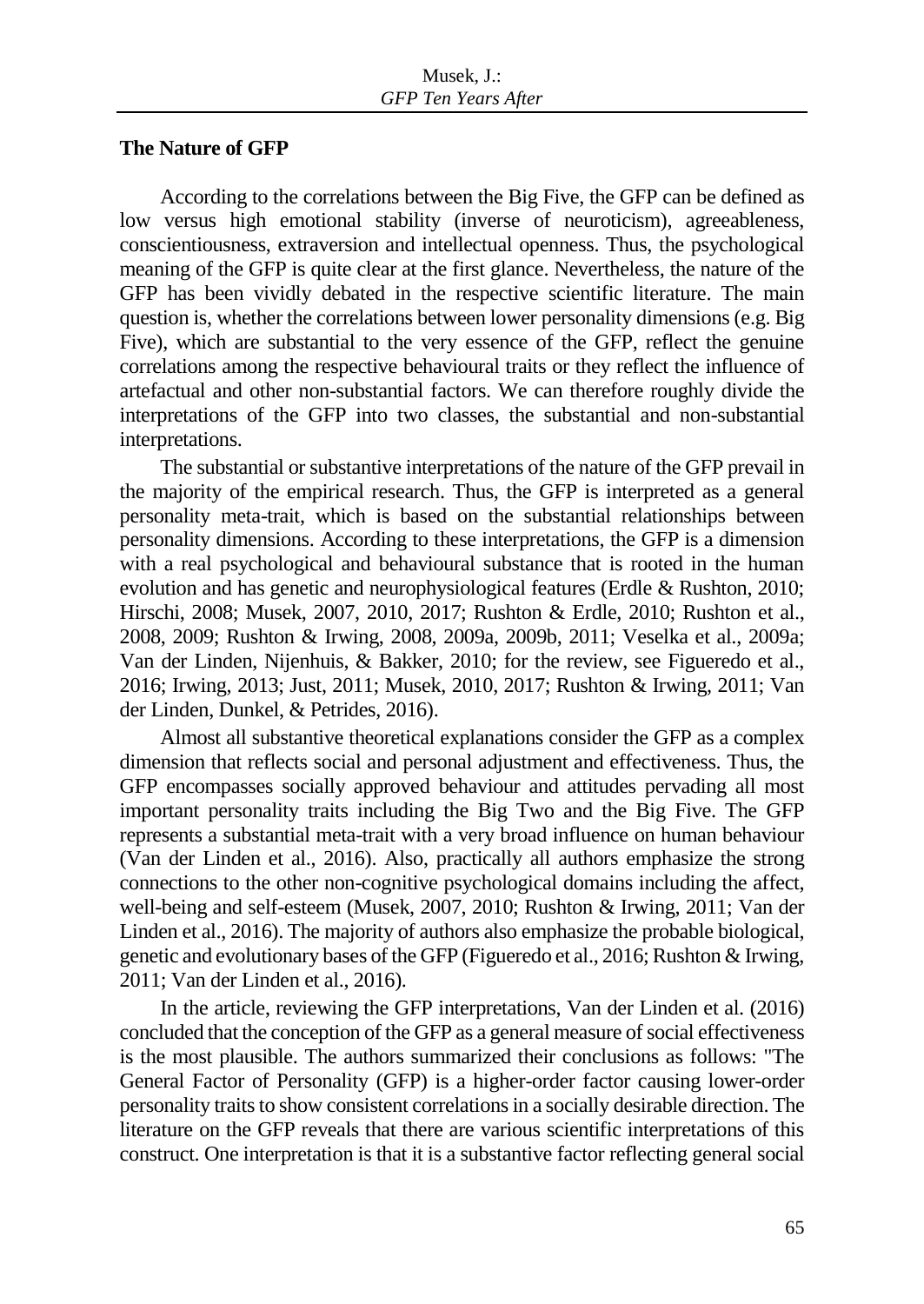effectiveness and exerting a broad influence on behaviour. Another interpretation is that it merely reflects methodological or statistical artefacts and has no further relevance for personality research. We review the empirical literature on the nature of the GFP, its possible links to evolutionary processes, and its relation to other constructs overlapping with social effectiveness. We conclude that the substantive interpretation of the GFP is the most plausible, whereas the notion that it is a psychologically meaningless methodological artefact would be rather difficult to uphold." (Van der Linden et al., 2016, p. 98).

On the other side, the non-substantial interpretations are multiform. Some of them claim that the GFP could be a methodological, response-style or other type of artefact. For example, it was suggested that the GFP is in fact an evaluation factor resulting from the semantic meaning of the questionnaire items (Goldberg, 1993; Saucier & Goldberg, 2003). Further, it was suggested that the GFP is a mere reflection of the social desirability bias (Bäckström, 2007; Bäckström, Björklund, & Larsson, 2009; Pettersson, Turkheimer, Horn, & Menatti, 2011), halo-effect (Anusic, Schimmack, Pinkus, & Lockwood, 2009) or correlated same-signed blends of orthogonal dimensions (Ashton, Lee, Goldberg, & de Vries, 2009).

Several strong objections can be addressed to the interpretations of the GFP as a response bias or an artefact. The social desirability does not necessarily account for the variance of the GFP. If the GFP was partialized by social desirability, the correlations between the Big Five were reduced but not eliminated (Erdle & Rushton, 2011; Musek, 2010; Rushton & Erdle, 2010; Rushton et al., 2009). According to our investigation, the removing of the social desirability effects also does not fundamentally reduce the GFP variance (see Table 1). The loadings on the GFP remained practically the same after removing.

Furthermore, the social desirability itself is probably more a personality trait than a response style. It rests more on the correlations in the real behaviour than on the cognitive schemata residing in our heads (McCrae & Costa, 1983). The following conclusion is therefore very salient: "Thus, the correlations between the GFP and social desirability can perfectly fit the interpretation of GFP as a measure of social effectiveness or social efficacy. Moreover, this interpretation is in concordance with the evolutionary explanations of the GFP, as mentioned before. In any case, the association between the GFP and social desirability would be logical and expected provided the evolutionary origin of the GFP." (Musek, 2017, p. 113). Similarly, the GFP and evaluative meaning should inevitably share some variance. However, this variance is connected with the substantive components of the GFP, which have evaluative meaning (positive or negative). On the basis of the logical and empirical evidence, the validity of other non-substantial theoretical explanations is also questionable (Irwing, 2013). More detailed rebuttal of the non-substantial interpretations of the GFP can be found in Musek (2017, p. 111-120).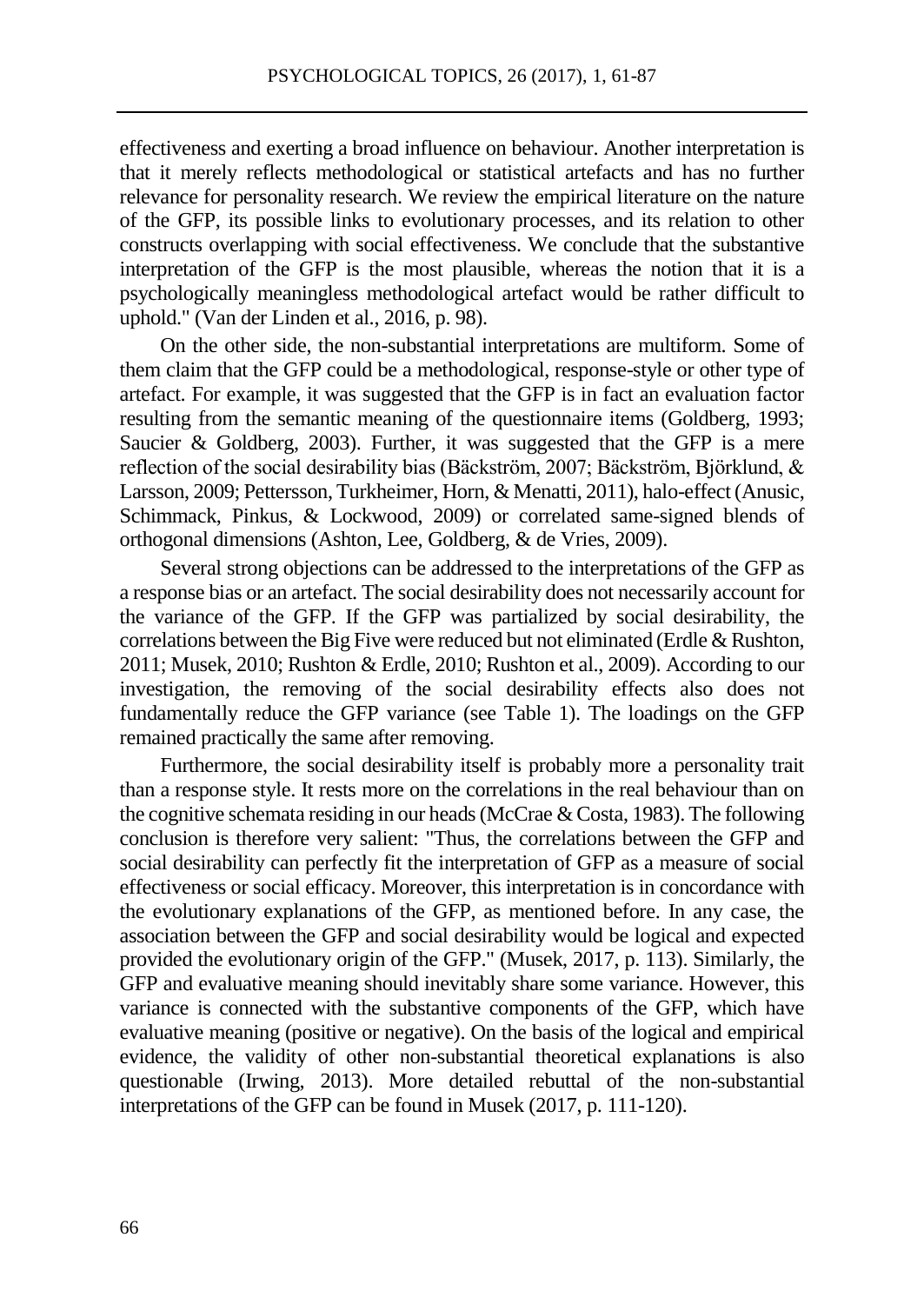### Musek, J.: *GFP Ten Years After*

|                     | E                        |                          |           | N          |           | <b>GFP<sub>0</sub></b> | GFPp   |
|---------------------|--------------------------|--------------------------|-----------|------------|-----------|------------------------|--------|
| E(xtraversion)      | $\overline{\phantom{0}}$ | $.269***$                | $.248***$ | $-341***$  | $.227***$ | .50                    | .59    |
| A(greeableness)     | $.268***$                | $\overline{\phantom{a}}$ | $.243***$ | $-.443***$ | .007      | .59                    | .48    |
| C(onscientiousness) | $.240***$                | $.162**$                 | ۰.        | $-.300***$ | .099      | .43                    | .39    |
| N(euroticism)       | $-.341***$               | $-.342***$               | $-238***$ | ۰          | $-.084$   | $-.71$                 | $-.61$ |
| O(pennes)           | $225***$                 | $-.004$                  | .096      | $-.080$    |           | .16                    |        |

Table 1. *Correlations and Partial Correlations between the Big Five (Modified after Musek, 2017)*

*Note*. Original correlations above diagonal, correlations partialized by removing the effect of social desirability (SD) scores under diagonal; GFPo = saturations with the first factor extracted from the original Big Five correlations;  $GFPp =$  saturations with the first factor extracted from the Big Five correlations partialized (residualized) on social desirability scores.

\**p*<.05; \*\**p*<.01; \*\*\**p*<.001.

In sum, the GFP very probably represents a basic dimension of personality, which is evolutionary based and heritable, yet also the result of socialization, child rearing strategy and education. The GFP is a measure of general personal and social adjustment, characterized by high versus low emotional stability, conscientiousness, agreeableness, extraversion and intellectual openness ("good versus difficult personality"). Thus, it can be defined as a dimension of social effectiveness, which is desired in order to reach the important goals in the life: respect, well-being, health, self-esteem, good work, partnership and family relations, success in academic and job career, effective leadership and successful stress management and coping. It is positively related to the ethical standards and morality, wisdom, emotional and social intelligence and negatively related to the "dark triad" (narcissism, macchiavellianism, psychopathy).

The GFP is very likely the most informative personality dimension measuring general personal and social effectiveness of human being. Better than the majority of existing measures of personality, social effectiveness and adjustment, the GFP can be therefore used for practical objectives in counselling, personnel selection, management, organizational settings, industry, prediction of job and career efficiency or successfulness, stress management and similar.

## **The Biological Bases of the GFP**

Already in the introductory study, the GFP was linked to the biological substrates including the evolutionary, genetic and neural factors (Musek, 2007). Moreover, the GFP can be predicted from the modern theory of evolution, especially in the context of the Life History Theory and Differential K Theory (Figueredo et al., 2004, 2005, 2007, 2016; Figueredo & Rushton, 2009; Rushton, 1985, 1990). Both theoretical models predict the coevolution of personality traits, which are oriented towards the social benefits in human species. The evolutionary background of the GFP implies the genetic basis of the GFP. The GFP can be conceived as the result of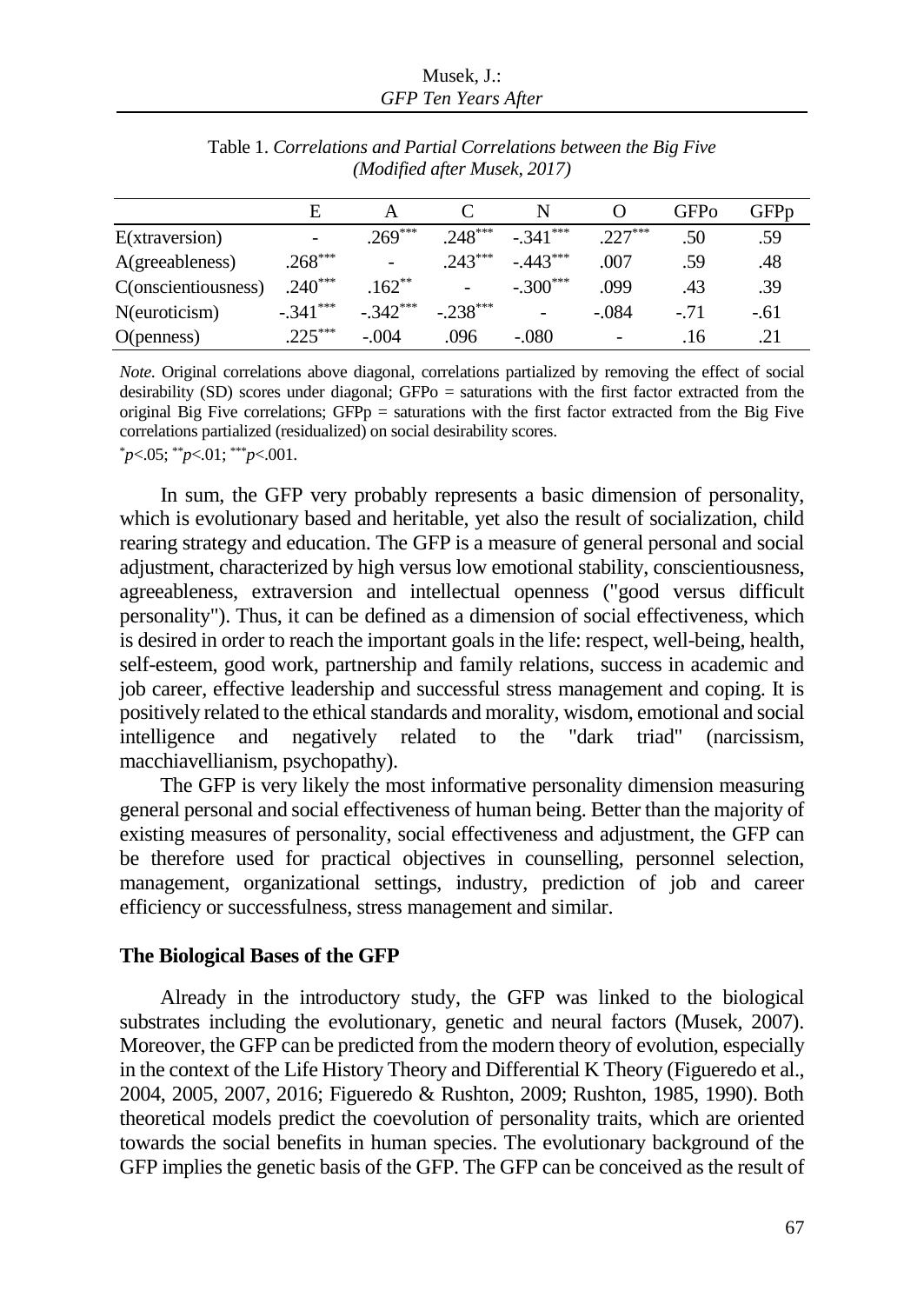the genetic potential realized through the functioning of the neural structures and associations being involved in the processing of the Big Five correlations. Indeed, the genetic research clearly proved the heritability of GFP (Figueredo et al., 2004, 2007, 2011, 2016; Loehlin & Martin, 2011; Rushton et al., 2008; Veselka et al., 2009a). Additionally, the neuroscientific research strongly suggests that GFP should be linked with the inhibitory control (Cahn-Weiner, Malloy, Boyle, Marran, & Salloway, 2000; Hasher, Zacks, & May, 1999; Rodrigo et al., 2015; Verbruggen & Logan, 2008), the activation of prefrontal cortical structures (Rodrigo et al., 2015) and the limbic/paralimbic structures regulating the affect (Musek, 2017, p. 117). In particular, it has been suggested (Musek, 2007) that the GFP can be associated with the functioning of the central serotonergic system (Spoont, 1992; Tork, 1990) and higher levels of the functioning of ascending rostral dopaminergic system (Ashby, Isen, & Turken, 1999; Davidson, 1995; Depue & Collins, 1999; Panksepp, 1999; Pauls, Wacker, & Crost, 2005). Figure 2 depicts the cerebral structures that can be functionally involved in the processing of the behaviour characteristic for the GFP.

Figure 2. *Hypothesized Neural Structured Involved in the Processing the GFP Behaviour: Prefrontal Cortex, Inhibitory Control Instances and Affect-Regulating Limbic/Paralimbic Structures*



Prefrontal cortex is related to the conscious motivation and executive functions (including working memory, inhibition of impulses, flexible cognitive functioning) and exhibits mutual connections to the affect and motivation regulating instances in the limbic/paralimbic system (dark arrow): amygdala (fear and other stress emotions), hippocampus (memory, learning), hypothalamus (emotions, physiological needs), thalamus (integration of sensory information), anterior cingulated cortex (affect regulation, selective attention, social interactions). These structures are also involved in the functioning of two large neurotransmitter pathways, dopaminergic and serotonergic.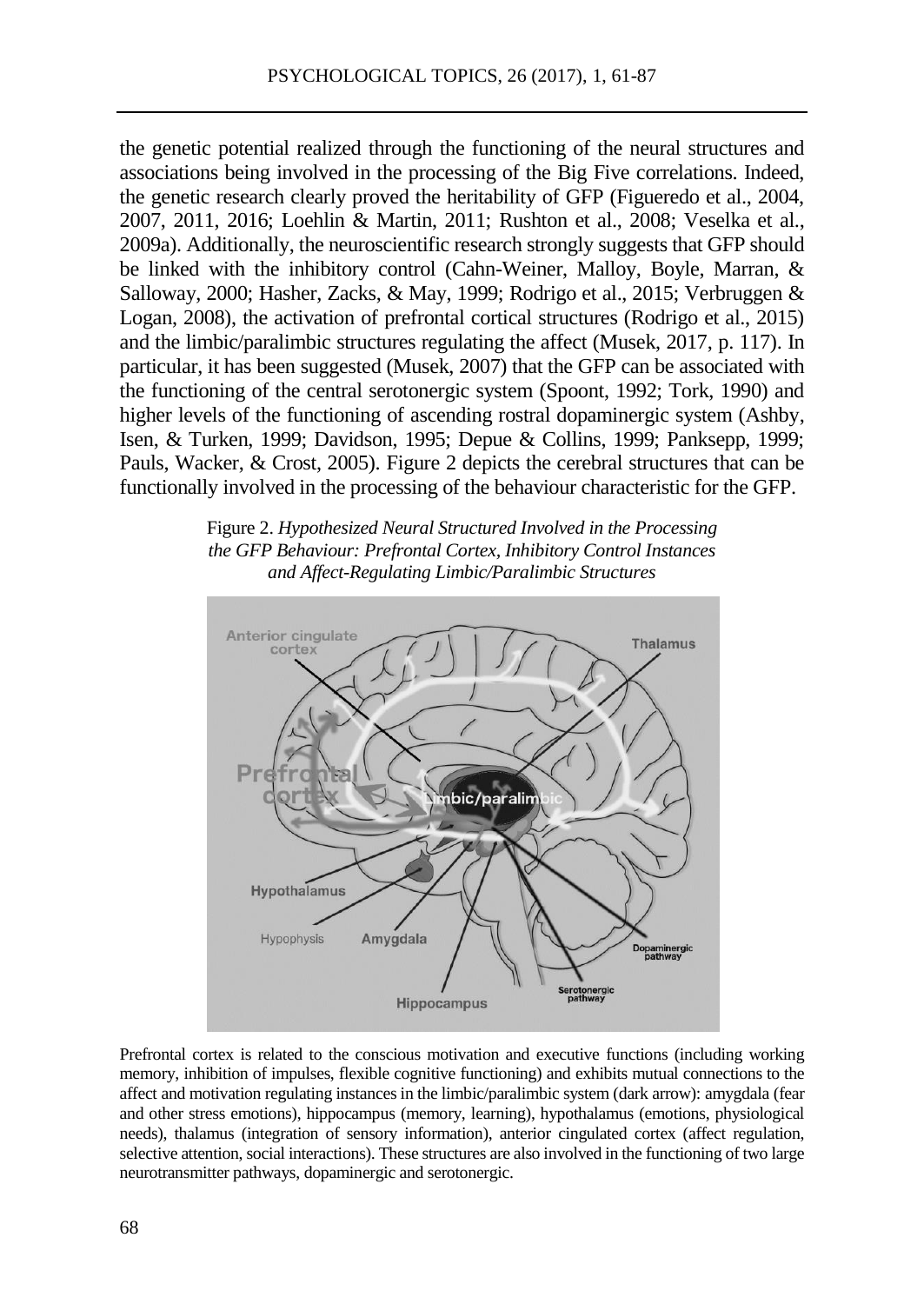The evolutionary "logic" behind the emergence of the GFP was nicely explained by Rushton et al. (2008, p. 1175): "The position to be presented here grows directly out of Darwin's (1871) view that natural selection endowed modern humans with larger brains, increased levels of general and social intelligence, and a more ethical and pro-social personality than 'primeval man and his ape-like progenitors' (p. 159). Darwin wrote of increased levels of human qualities such as 'courage, sympathy, and faithfulness,' and a 'need for approval by others,' with a concomitant decrease in the frequency of 'selfish and contentious people' who 'will not cohere, and without coherence nothing can be effected' (p. 159). Darwin described how moral and interpersonal skills go hand in hand with the greater intelligence modern people possess."

The biological (evolutionary, genetic and neurophysiologic) basis renders the universality of the GFP even more plausible. Rushton et al. (2008, p. 1173) reported the genetic study of the GFP on the twin sample and found the heritability of 0.82. The authors conclude that "the twin data show GFP has an early age of onset with 50% of the variance attributable to non-additive (dominance) genetic influence and 50% to unique, non-shared environmental influence". On the neuroscientific level, it can be speculated about the possible neurophysiological correlates of the GFP. The genetic and neurophysiologic features of the GFP are almost certainly the products of the evolutionary origins of the GFP, which have been fairly demonstrated in the psychological literature (Figueredo et al., 2016).

#### **Strength and Universality of GFP**

The structural position of the GFP is very clear, yet how strong is it? The strength of the higher-order dimensions depends on the size or amount of correlations between the variables in the research model (the Big Five in the case of the GFP). According to Revelle and Wilt (2013), the correlations between the Big Five are significant but small and yield higher-order factors, which are not very representative. Yet in the majority of correlation matrices being analyzed in the GFP research, the correlations between the Big Five could be substantial. The strength of the GFP can be therefore comparable with the strength of the general factor in the cognitive ability domain (famous Spearman's g-factor). However, even this substantial level of the factor strength is based on the underestimated correlations between personality traits. It must be considered that the entire theory of the Big Five rests on the assumption of the independence of basic dimensions of personality. In the construction of the psychological instruments measuring the Big Five, numerous items that have loadings on different dimensions have been eliminated. According to this procedure, the correlations between the Big Five were artificially reduced. Consequently, we are dealing in fact with the reduced correlations of the Big Five and we could logically expect even higher correlations and stronger higher-order factors if the unfiltered data would be included into the analyses.

According to the majority of the research results, the Big Five dimensions of personality have been confirmed in different cultural contexts and seem to be very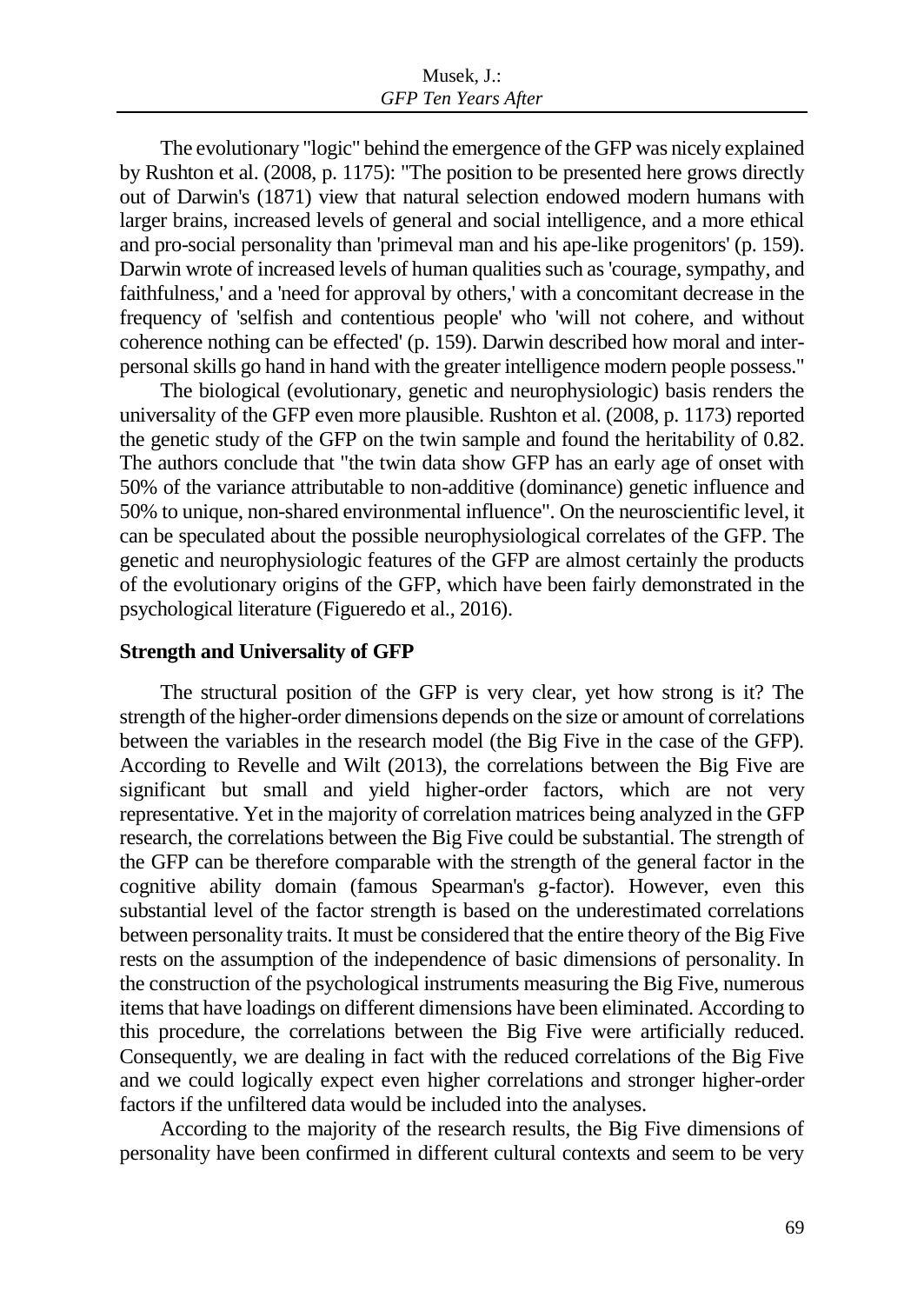cross-culturally stable if not universal (for a review see McCrae & Terraciano, 2008; McCrae, Terraciano et al., 2005; Saucier & Goldberg, 2003; Schmitt et al., 2007; but see also Gurven, von Rueden, Massenkoff, Kaplan, & Lero Vie, 2013). The GFP as even more general dimension than the Big Five is therefore expected to be still more universal. Finally, the GFP is resulting from the correlations among the Big Five.

The GFP was confirmed or extracted from data in different studies performed on the samples of different cultural origin (Aghababaei, 2013; Aziz & Jackson, 2001; Boudreau, Boswell, & Judge, 1999; Cook, 2005; Eap et al., 2008; Lanyon & Goodstein, 2007; Mi Kyoung Jin, 2005; Musek, 2007; Rushton et al., 2008; Schmitt et al., 2007; Yik & Bond, 1993). The results of our own studies demonstrated a rather stable higher-order dimensional structure of personality throughout the cross-cultural data (Musek, 2010, 2017, p. 75-100). In the majority of the analyzed correlation matrices, including the aggregated data for 56 nations (Schmitt et al., 2007) and a number of additional samples from different cultural origin, the extracted first factor showed a consistent pattern of saturations with the Big Two and the Big Five personality dimensions on two subsequent levels of generality. Thus, the results confirmed the hypothesized pyramidal structure of the personality dimensions where the uppermost levels were occupied by the general factor of personality (GFO or the Big One) and the Big Two (Alpha and Beta or Stability and Plasticity). Table 2 is showing the measures indicating the relative strength of the GFP in some studies, where the data have been collected from the samples of different cultural origin. The GFP, which was extracted from the Big Five correlations in these studies, can be conceived as considerable strong and universal at the same time.

## **Relation to Other Prominent Constructs in Psychology**

The dimensions of personality are connected to the large number of other psychological, psychosocial and demographic variables. Thus, we can logically expect several essential associations between the GFP and other domains of psychological variables. Indeed, the results of many empirical studies confirmed the substantial connections of the GFP to many other psychological domains. The GFP overlaps with a great number of important variable domains: affect and emotionality,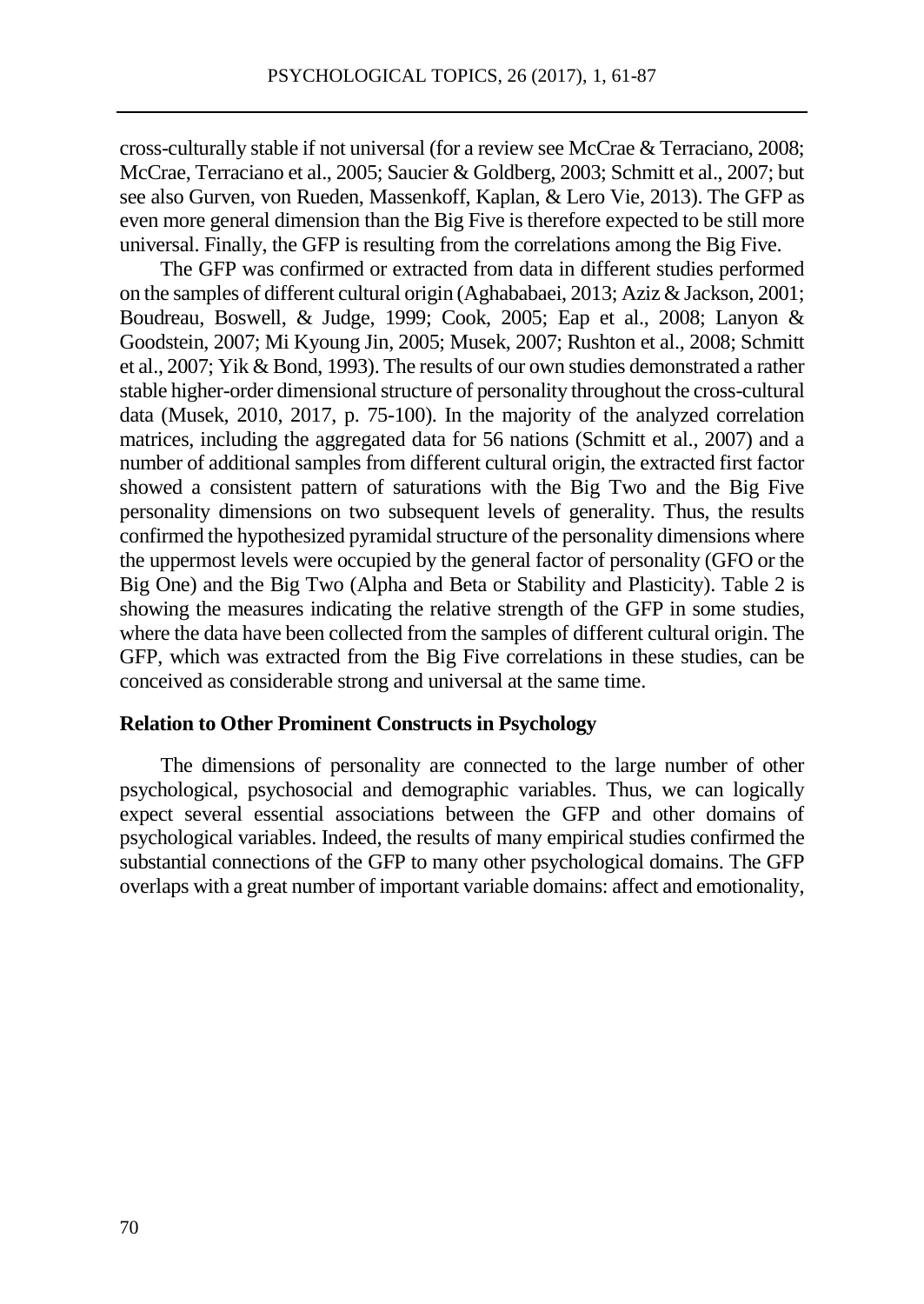Musek, J.: *GFP Ten Years After*

| Source                                                   |      | <b>OmegaH</b>  |   | ECV            | <b>KMO</b>                   |                |                | <b>NFE</b>     |                             |             | <b>PVR</b>        |
|----------------------------------------------------------|------|----------------|---|----------------|------------------------------|----------------|----------------|----------------|-----------------------------|-------------|-------------------|
|                                                          | 3    | $\overline{c}$ | 3 | $\overline{2}$ |                              | oc             |                | af pa          | ka                          | PC          | MR                |
| Schmitt et al., 2007<br>(Aggregated 56 national samples) | 0.61 |                |   |                | 0.40 0.45 0.35 0.655         | $\mathbf{1}$   | 1              | 1              | 1                           | 0.71        | 0.76              |
| Ryff et al., 2007<br>(MIDUS II)                          |      |                |   |                | 0.63 0.50 0.62 0.54 0.714    | $\overline{1}$ | 1              | 1              | 1                           |             | 0.70 0.81         |
| <b>Musek</b> , 2010<br>(Slovenian sample)                |      |                |   |                | 0.61 0.51 0.68 0.56 0.691    | -1             | 1              | 1              | 1                           |             | $0.70 \quad 0.64$ |
| Eap et al., 2008<br>(Asian sample)                       |      |                |   |                | 0.48 0.37 0.49 0.35 0.677    | $\overline{1}$ | 1              | $\mathbf{1}$   | 1                           |             | $0.69$ 0.75       |
| Eap et al., 2008<br>(EU sample)                          |      |                |   |                | 0.55 0.37 0.48 0.36 0.668    | -1             | 1              | 1              | 1                           |             | $0.69$ 0.76       |
| Yik & Bond, 1993<br>(Hong Kong sample)                   |      |                |   |                | 0.55 0.49 0.45 0.42 0.689    | 2              | 1              | $\overline{2}$ | 2                           | 0.73 0.77   |                   |
| Lanyon & Goodstein, 2007<br>(Chinese sample)             |      |                |   |                | 0.73 0.65 0.75 0.70 0.804    | -1             | 1              | 1              | 1                           |             | 0.77 0.88         |
| Aziz & Jackson, 2001<br>(Pakistani sample)               |      |                |   |                | 0.64 0.32 0.67 0.30 0.723    | $\overline{1}$ | 1              | 1              | 1                           |             | 0.71 0.85         |
| Mi Kyoung Jin, 2005<br>(Korean sample)                   |      |                |   |                | 0.51 0.25 0.51 0.24 0.577    | 2              | $\overline{c}$ | $\overline{2}$ | 2                           | $0.61$ 0.71 |                   |
| Boudreau, Boswell, & Judge, 1999<br>US sample            |      |                |   |                | 0.57 0.31 0.65 0.39 0.690    | 2              | 1              | $\overline{2}$ | $\mathcal{D}_{\mathcal{L}}$ |             | 0.66 0.79         |
| Boudreau, Boswell, & Judge, 1999<br>EU sample            |      |                |   |                | 0.50 0.26 0.47 0.25 0.673    | -1             | 1              | 1              | $\mathbf{1}$                |             | $0.64$ 0.80       |
| Cook, 2005<br>UK sample                                  | 0.71 |                |   |                | $0.66$ $0.67$ $0.65$ $0.812$ | $\overline{1}$ | 1              | 1              | 1                           |             | 0.82 0.92         |
| Cook, 2005<br>UK sample                                  | 0.76 |                |   |                | $0.67$ $0.75$ $0.65$ $0.791$ | 1              | 1              | 1              | 1                           | 0.79        | 0.78              |

Table 2. *Indicators of the Strength of the 1st Factor Extracted from the Big Five Dimensions (Modified after Musek, 2017, p. 187-189)*

*Note. OmegaH* = McDonald omega hierarchical coefficient, 3 ( $1$ <sup>st</sup> subcolumn: value for 3 primary factors), 2 (2nd subcolumn: value for 2 primary factors); *ECV* = Explained Common Variance coefficient, 3 (1<sup>st</sup> subcolumn: value for 3 primary factors), 2 (2<sup>nd</sup> subcolumn: value for 2 primary factors); *KMO* = Kaiser-Meyer-Olkin measure of sampling adequacy; *NFE* = suggested number of factors to be extracted according to the following criteria: optimal coordinates ( $oc$ ; 1<sup>st</sup> subcolumn), acceleration factor ( $af$ ; 2<sup>nd</sup>) subcolumn), parallel analysis test (*pa*; 3rd subcolumn), Kaiser criterion (*ka*; 4th subcolumn); *PVR* = ratio of the % of variance explained by the first factor to the sum of the % of variance explained by the first and second factor (values for the PC /*PC*/ solution in the 1<sup>st</sup> subcolumn and for the MINRES /*MR*/ solution in the 2<sup>nd</sup> subcolumn).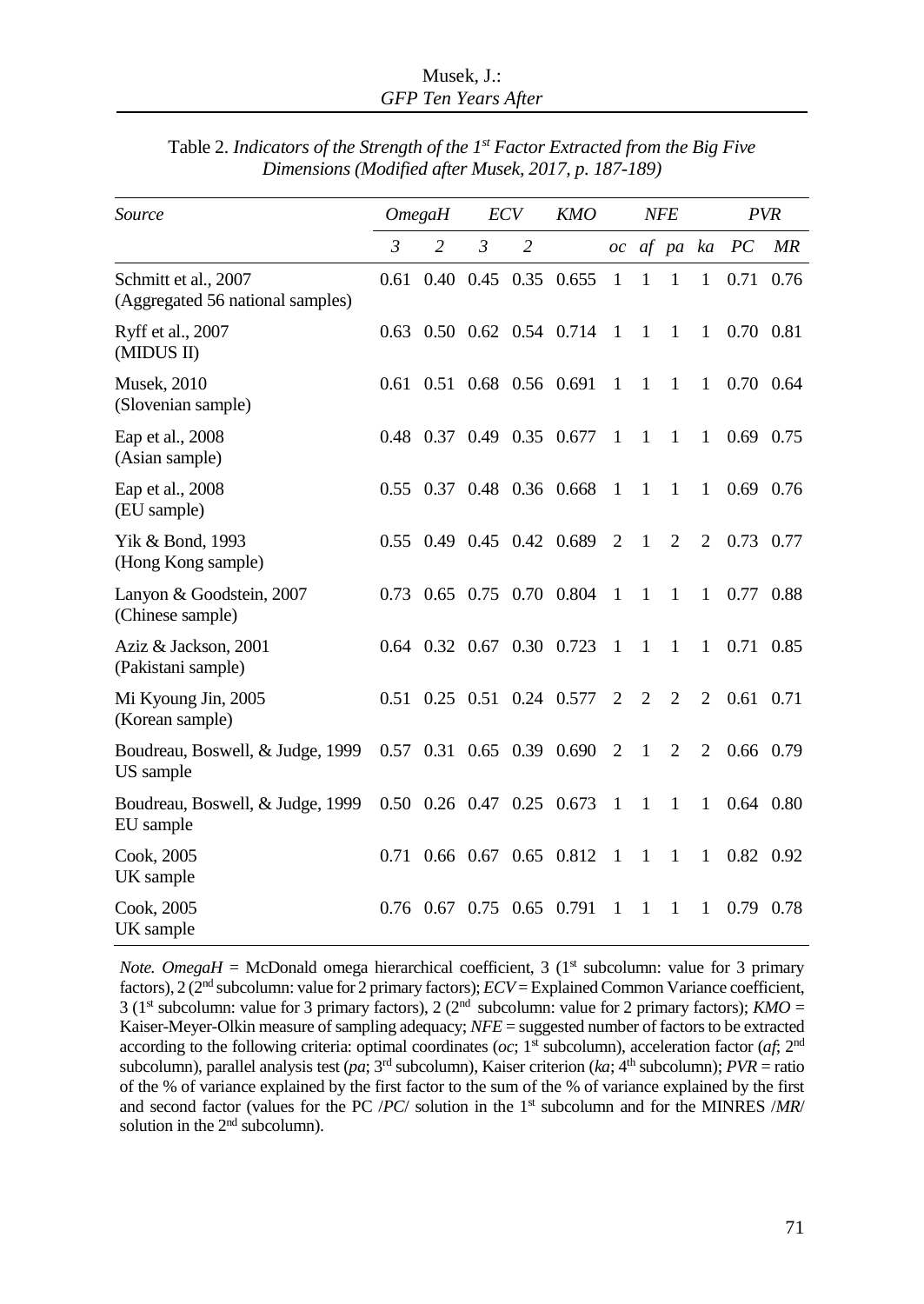well-being, happiness and quality of life, mental health, psychopathological dimensions, self-esteem, self-concept and self-construals, motivation, coping, burnout, social desirability, impression management, approval seeking, social and emotional intelligence, empathy, spitiruality, religiosity, wisdom, dark triad, values and ethics, decision making styles, and to some extent even - intelligence.

In the introductory study of the GFP, the very substantial correlations with affect (positive and negative), self-esteem and well-being have already been reported (Musek, 2007). In the following research literature, the substantial relations to these and other psychological variables were convincingly demonstrated (for more details, see Musek, 2017). The psychological variables related to the GFP include:

- the affect and emotionality;
- well-being, happiness and quality of life;
- mental health and psychopathology;
- self-esteem, self-concept and self-construals;
- motivation, coping and burnout;
- social desirability, impression management, approval seeking;
- social and emotional intelligence;
- **Peropensi** behaviour, empathy, altruism;
- **spitiruality and religiosity;**
- wisdom:
- dark triad;
- values and ethics:
- decision making.

In the research literature, very robust correlations between the GFP and measures of emotionality, motivation, well-being and self-esteem have been found (Erdle & Rushton, 2010; Erdle, Irwing, Rushton, & Park, 2010; Lachman et al., 2008; Musek, 2007, 2008, 2009, 2010, 2017; Rocke & Lachman, 2008). Indeed, the correlations between GFP and general factor of well-being range up to .80 (Musek, 2008). Together with the general factors of motivation, emotionality and well-being it composes a very general psychological dimension covering the non-cognitive part of personality and represents the conative counterpart of the general factor of intelligence (see the next subsection). Our analyses of the MIDUS II data (Ryff et al., 2007; Ryff & Lachman, 2010), for example, yielded substantial correlations between 16 prominent non-cognitive (conative) psychological variables and their correlations with the GFP (Table 3; see also Musek, 2017, p. 205-277).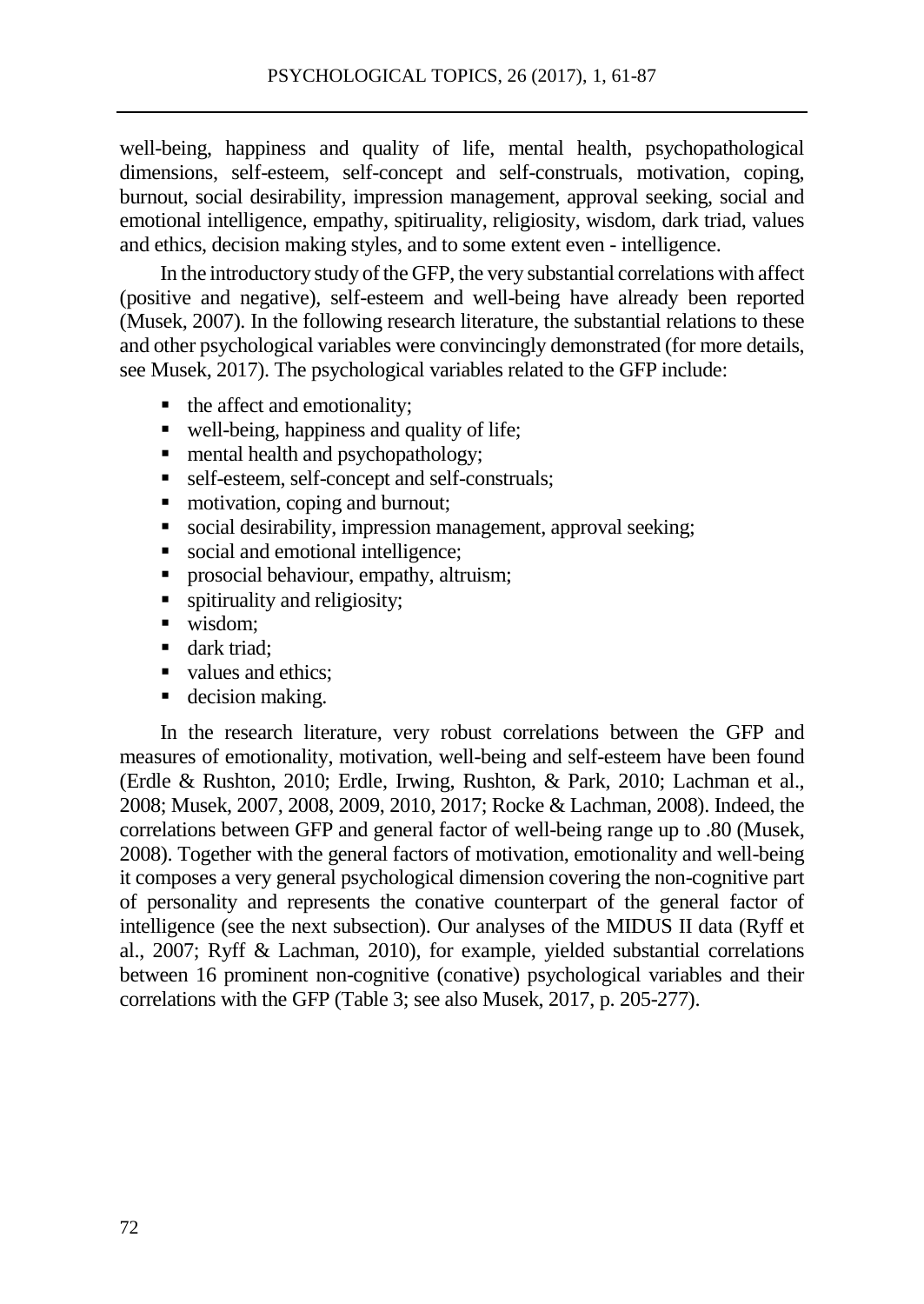| Variable                                         | Z     | <b>SD</b> | GFP       |           | $\mathcal{L}$ | 3         | 4                   | 5         | $\circ$            | Γ                  | ${}^{\circ}$        | $\circ$                 | $\supseteq$ | $\equiv$ | $\overline{c}$ | 13      | $\overline{4}$ | $\overline{15}$ |
|--------------------------------------------------|-------|-----------|-----------|-----------|---------------|-----------|---------------------|-----------|--------------------|--------------------|---------------------|-------------------------|-------------|----------|----------------|---------|----------------|-----------------|
| 1. Optimism                                      | 23.30 | 4.75      | $45**$    |           |               |           |                     |           |                    |                    |                     |                         |             |          |                |         |                |                 |
| 2. Satisfaction with<br>life                     | 7.72  | 1.37      | $29***$   | $.36***$  |               |           |                     |           |                    |                    |                     |                         |             |          |                |         |                |                 |
| 3. Well-being                                    | 8.98  | 1.79      | 53**      | $49^{**}$ | $31***$       |           |                     |           |                    |                    |                     |                         |             |          |                |         |                |                 |
| 4. Negative affect                               | 1.53  | 0.51      | $-0.29**$ | $-39**$   | $-37***$      | $-32**$   |                     |           |                    |                    |                     |                         |             |          |                |         |                |                 |
| 5. Positive affect                               | 3.61  | 0.75      | $52**$    | $47**$    | $43**$        | $.51***$  | $-46$ <sup>**</sup> |           |                    |                    |                     |                         |             |          |                |         |                |                 |
| 6. Perceived control                             | 5.57  | 0.98      | $45**$    | 59**      | $.39***$      | $49^{**}$ | $-43**$             | $49^{**}$ |                    |                    |                     |                         |             |          |                |         |                |                 |
| 7. Self-esteem                                   | 37.92 | 7.32      | $49**$    | $60^{**}$ | $39***$       | $50^{**}$ | $-52^{**}$          | $57**$    | $66^{**}$          |                    |                     |                         |             |          |                |         |                |                 |
| 8. Neuroticism                                   | 2.07  | 0.62      | $-33**$   | $-47**$   | $-28**$       | $-35**$   | $.56***$            | $-40**$   | $-40**$            | $-.50**$           |                     |                         |             |          |                |         |                |                 |
| 9. Extraversion                                  | 3.10  | 0.57      | $90^{**}$ | $36***$   | $25**$        | 52**      | $-21$ <sup>**</sup> | $47**$    | $37***$            | $41**$             | $-20**$             |                         |             |          |                |         |                |                 |
| 10. Agreeableness                                | 3.44  | 0.50      | $.68**$   | $20^{**}$ | $16**$        | $26**$    | $-10^{**}$          | $.26**$   | $16$ <sup>**</sup> | $18^{**}$          | $-12**$             | $.50**$                 |             |          |                |         |                |                 |
| 11. Openness                                     | 2.91  | 0.54      | $.74**$   | $35**$    | $16^{**}$     | $.53**$   | $-15**$             | $34**$    | $38***$            | $.39***$           | $-22**$             | $51**$                  | $32**$      |          |                |         |                |                 |
| 12. Conscientiousness                            | 3.40  | 0.45      | $46^{**}$ | $27**$    | 24            | $25**$    | $-23**$             | $34**$    | $36***$            | $.38***$           | $-19**$             | $26**$                  | $27**$      | $32**$   |                |         |                |                 |
| 13. Agency                                       | 2.61  | 0.67      | $52**$    | $31***$   | $13**$        | $42**$    | $-12**$             | $31***$   | $35***$            | $39***$            | $-11$ <sup>**</sup> | $51**$                  | $07**$      | 52**     | $27**$         |         |                |                 |
| 14. Problem focused $37.91$                      |       | 6.06      | 53**      | $.47**$   | $25**$        | $51**$    | $-22**$             | $42^{**}$ | $\ddot{4}$         | $45$ <sup>**</sup> | $-26$ <sup>**</sup> | $39***$                 | $.31***$    | $50**$   | $40^{**}$      | $39***$ |                |                 |
| coping<br>15. Emotion focused<br>22.16<br>coping |       | 5.46      | $-19**$   | $-40**$   | $-21**$       | $-25**$   | $.38***$            | $-27**$   | $-42**$            | $-42**$            | $45**$              | $\text{-}08^{\ast\ast}$ | $\odot$     | $-20**$  | $-26**$        | $-11**$ | $-26$ **       |                 |
| 16. Generativity                                 | 17.05 | 3.84      | $50**$    | $.32***$  | $21**$        | $43**$    | $-11$               | $33**$    | $.31***$           | $.34***$           | $-16**$             | $40^{**}$               | $33**$      | $.47**$  | $25**$         | $37**$  | $44*$          | $-15**$         |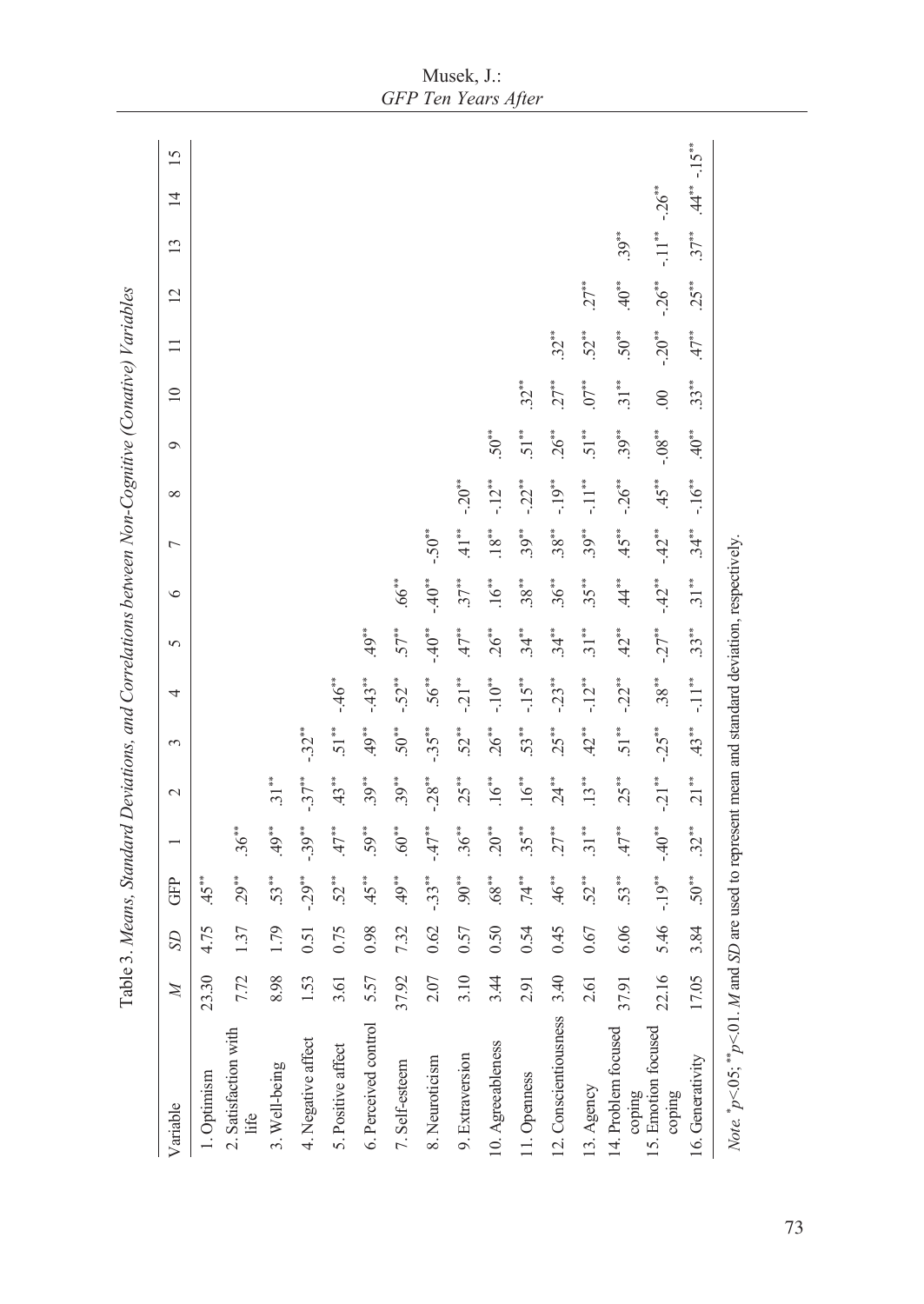### **Two Most Dominant General Factors**

Strong overlapping with numerous crucial psychological variables makes the GFP also suspect for being the representative of still wider general dimension in the entire non-cognitive domain of psychological variables. We can found very general dimensions correlating with the GFP in different fields of the variables across the non-cognitive realm of human behaviour. For example, Erdle and Rushton (2010, p. 763) confirmed the hypothesis that "the GFP and measures of BIS–BAS, self-esteem, positive and negative affect, and expectancy of reward and punishment, will load on a single factor". This is entirely in concordance with the assumption that GPF is a dimension involved in even broader general factor in the scope of non-cognitive psychological domains (Musek, 2010).

The question arises therefore, whether the GFP is a representative of still more general factor underlying the entire non-cognitive sphere of personality. Musek (2017) reported the results of two special studies that confirmed the existence of a very broad general factor, the first in the analyses of 32 psychological variables (the Comprehensive general factor of CGF), and second in the analyses of 63 variables (Super-g). Both general factors include the GFP and other dominant general factors (DGFs) representing thus the most general non-cognitive psychological dimension. The research evidence suggests low or even zero associations between non-cognitive traits including personality and cognitive abilities including intelligence. There are very few studies that examined the relations between both big domains of psychological variables. Musek (2017, p. 264-277) reported also the results of a study on 28 variables from two big domains of psychological variables: the non-cognitive or conative domain including personality, well-being, affect, self-esteem, coping and others, and the cognitive abilities domain including intelligence. The structural analysis of the involved variables clearly yielded two strong higher-order dimensions, which can be interpreted as Super-g factor in domain of non-cognitive traits and g-factor in domain of cognitive abilities. As expected, the association between both general factors was low although significant. In the data of the similar analysis of 22 variables (16 non-cognitive traits and 6 cognitive abilities), a clearly separated clusters of non-cognitive traits and cognitive abilities have been found (see Figure 3).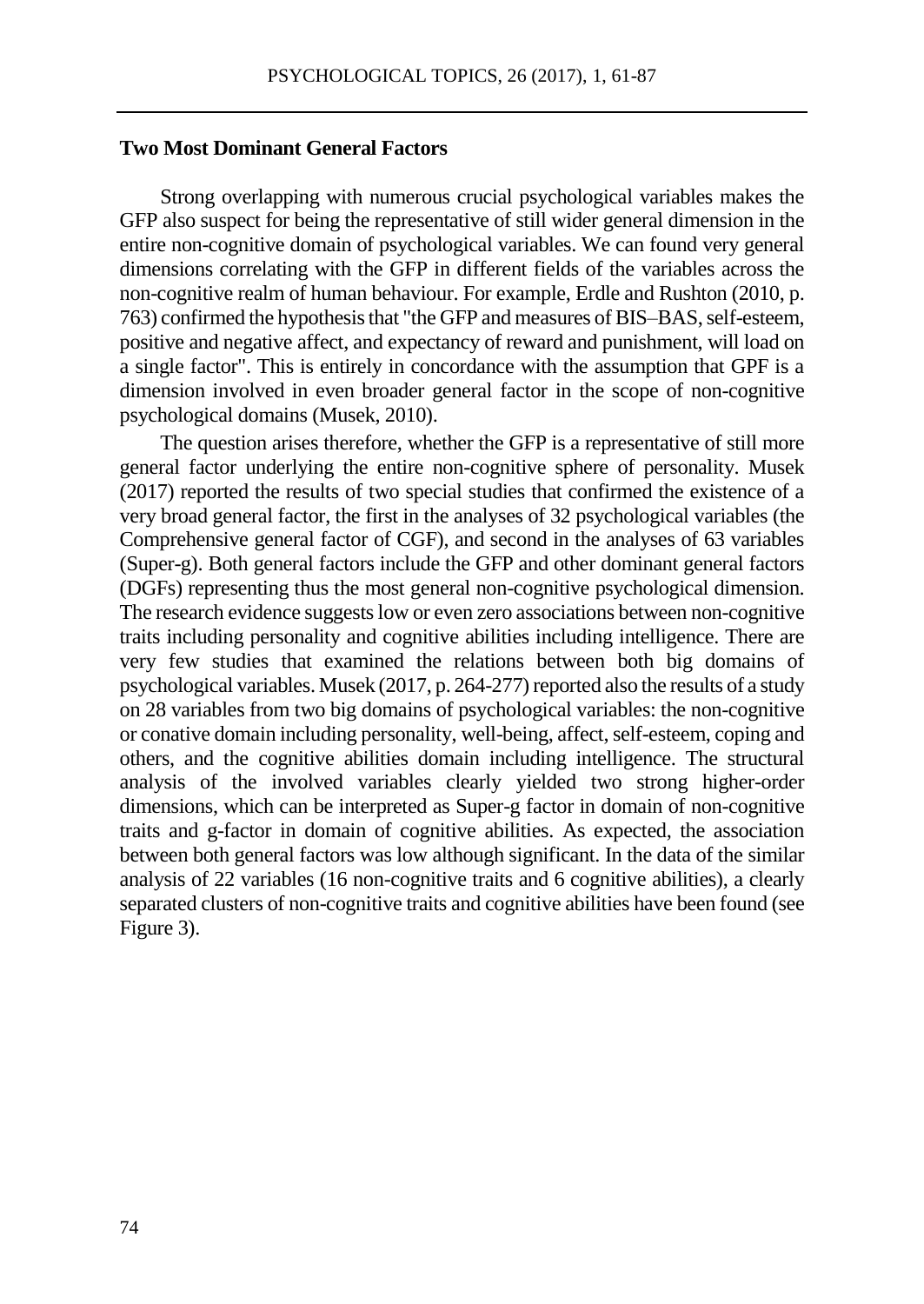

75

Musek, J.: *GFP Ten Years After*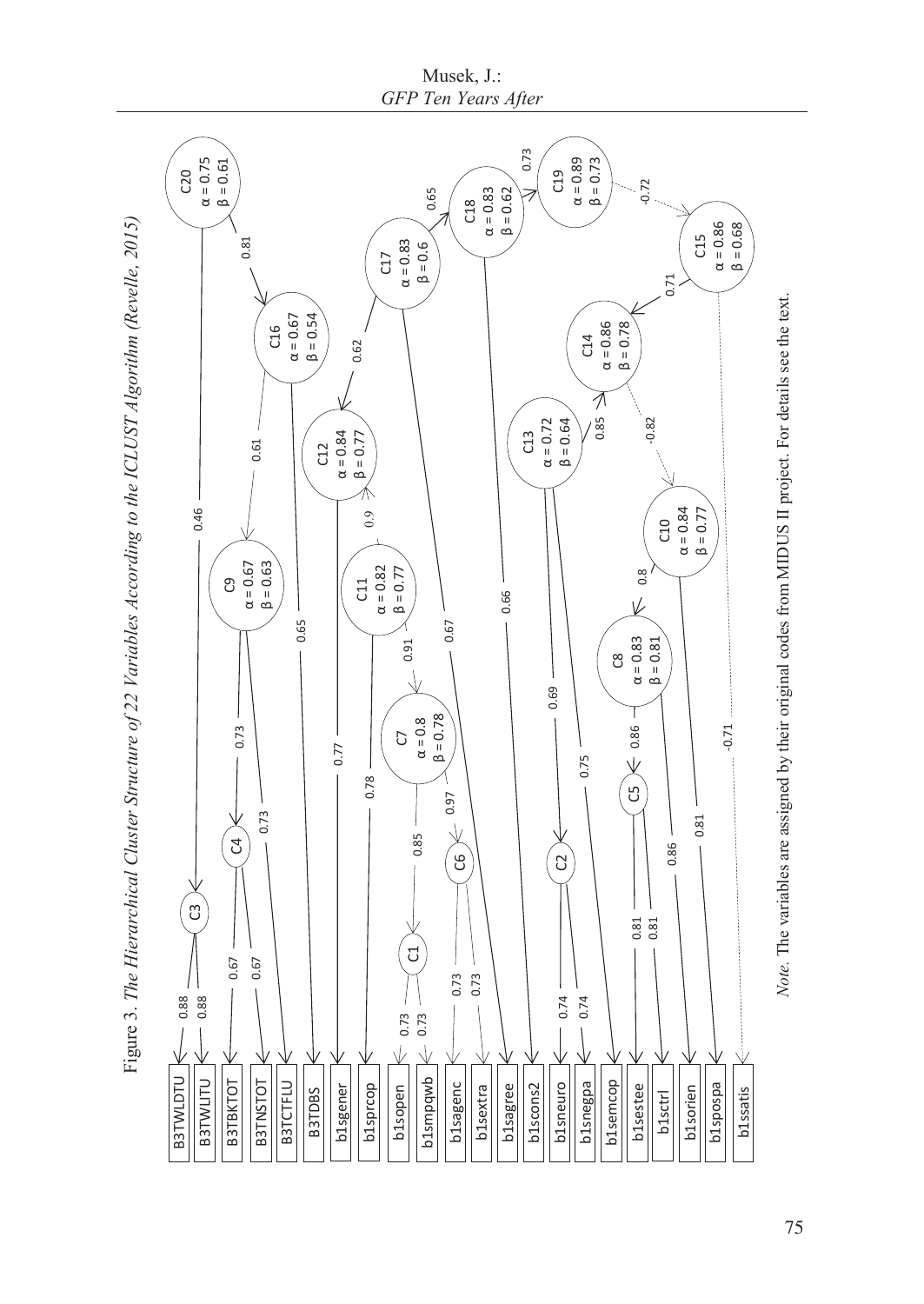According to the ICLUST procedure, all 22 variables definitely split into two independent clusters, C19 and C20. C19 subsumes all non-cognitive traits from generativity (b1sgener) to life satisfaction (b1ssatis). On the next level, C19 encompasses two large sub-clusters, C15 (neuroticism /b1sneuro/ to life satisfaction /b1ssatis) and C18 (/b1sgener/ to consciousness /b1scons2/). Provided emotional stability, affect and self-esteem as markers for C15 and the openness, extraversion and agency as psychological markers for C18, the first cluster can be interpreted as stability and the second as plasticity. Indeed, both resemble quite well the stability and plasticity factor being identified elsewhere. Stability cluster (C15 and slightly reduced C14) can be decomposed into two further sub-clusters, C10 and C13, first marked by self-esteem (b1sestee), perceived control (b1sctrl), optimism (b1sorien) and positive affect (b1spospa), and second, marked by emotion focused coping (b1semcop), neuroticism (b1sneuro) and negative affect (b1snegpa). Life satisfaction (b1ssatis) represents the third, single variable sub-cluster of C15. Plasticity cluster (C18) subsumes a larger sub-cluster C17, which splits apart to the sub-cluster C12 and consciousness (b1scons2) as a single variable sub-cluster. The core sub-cluster of plasticity is C11 with the variables problem focused coping (b1sprcop), openness (b1sopen), personal well-being (b1smpqwb), agency (b1sagenc) and extraversion (b1sextra).

Thus, the hypothesis that only two highest-order general dimensions dominate over the variables in the research model is strongly corroborated by the results of above-mentioned studies. The first general dimension pervades not only the great majority of single variables in the domain of non-cognitive traits yet also the general factors representing the most important non-cognitive sub-domains (personality, well-being, affect, coping). Similarly, the second general dimension covers all single cognitive abilities as well as both sub-domains of them (memory and executive processing). Thus, we may conclude that the variance of the most important psychological variables can be effectively explained by two latent super-dimensions, the Super-g representing the non-cognitive traits and their domain-specific GFPs (including the general factor of well-being and GFP), and the general factor of cognitive abilities, cognitive super-g, which is practically identical with the Spearman g-factor.

### **Predictive Power and Practical Importance of GFP**

The GFP is bearing the accumulated information from all most important personality dimensions. It is not surprising therefore that GFP is among the most important predictors in various domains of our psychological experience and behaviour. Usually (but not always), the predictive power of the GFP exceeds the predictive strength of any other single predictor.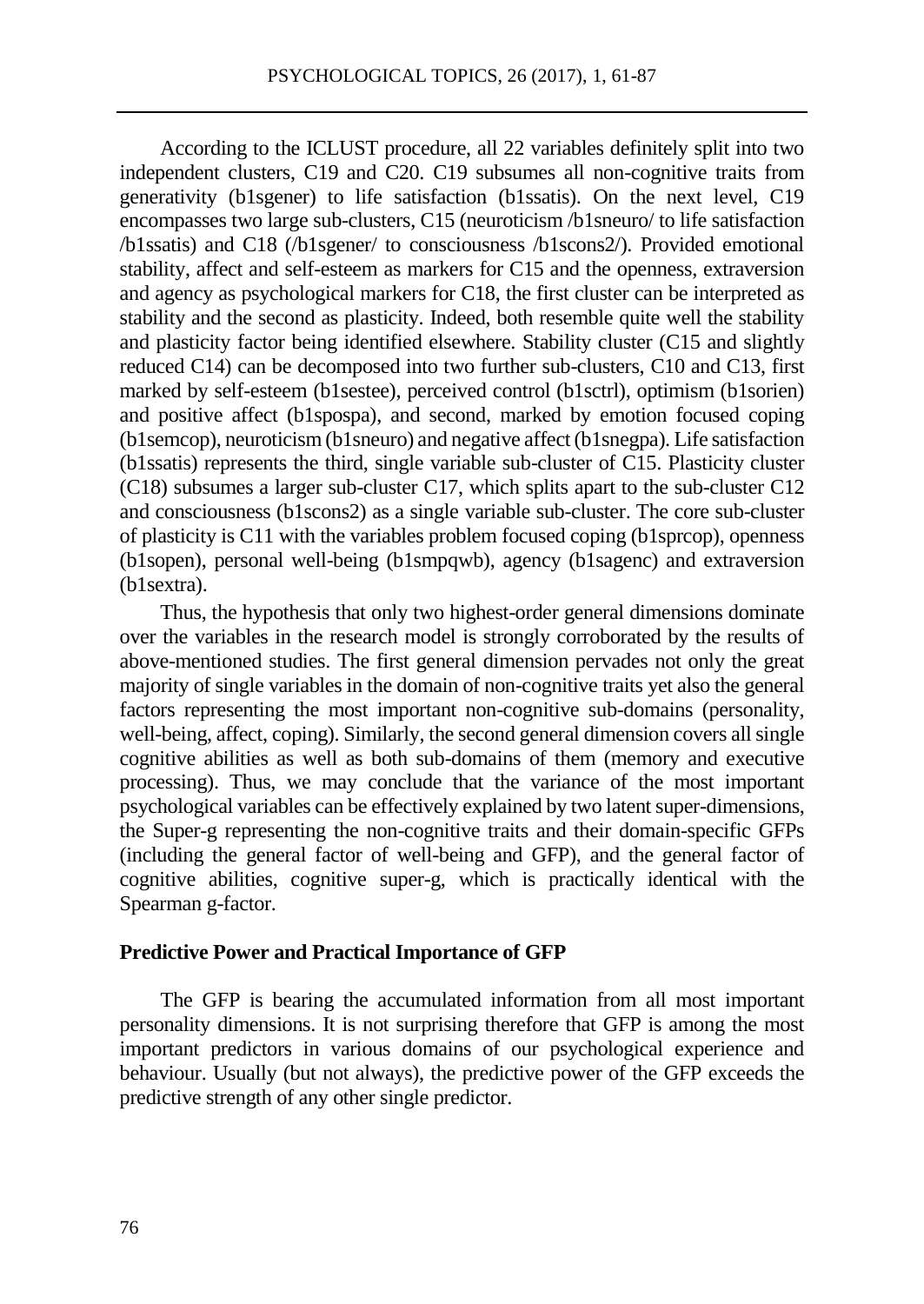The GFP is a hypothetical predictor in relation to a wide range of the dependent variables in the mental experience, behaviour, interpersonal relations and elsewhere in the life of the individual. The possible criteria of the GFP include:

- mental and physical health,
- academic success.
- **Peropensional, job and career achievement,**
- satisfaction with partnership, family life and professional life,
- satisfaction with friends, peer and overall social relations, and
- **global life satisfaction and successfulness.**

In the scientific research of the GFP we can find the examples of the variables and domains, where we can expect the potential predictive power of the GFP: affect and emotionality, well-being, happiness and quality of life, mental health, psychopathology, self-esteem, self-concept and self-construals, motivation, coping, burnout, social desirability, impression management, approval seeking, social and emotional intelligence, empathy, spitiruality, religiosity, wisdom, dark triad (negative correlations with GFP), values and ethics, decision making and leadership styles, maybe even intelligence. The predictive strength of the GFP is further expected in other psychological and behavioural domains, which are related to the above mentioned: healthy life style; academic and professional achievement and success; satisfaction with partnership, family life, professional life and job career; global life satisfaction and successfulness.

In the special literature, devoted to the GFP, we can trace several studies linking various aspects of social effectiveness with the GFP (for a review, see Van der Linden et al., 2016). The persons with higher GFP scores are more popular and likeable (Van der Linden et al., 2010), more humorous (Aitken Schermer, Martin, Martin, Lunskey, & Vernon, 2013), more successful in job performance (Sitser, Van der Linden, & Born, 2013; Van der Linden, Te Nijenhuis, & Bakker, 2010), They also more strongly behave in the socially prescribed manner (Bell, Woodley, Schermer, & Vernon, 2012; Dunkel, 2013), exhibit less delinquency (Van der Linden et al., 2015) and are more effective in decision-making strategies (Dunkel, Cabeza de Baca, Woodley, & Fernandes, 2014). The GFP is also definitely associated with higher levels of social knowledge and skills (Dunkel & Van der Linden, 2014; Dunkel, Van der Linden, Brown, & Mathes, 2016; Van der Linden et al., 2014). Finally, the GFP is very substantially related to the emotional intelligence, especially trait emotional intelligence (Van der Linden et al., 2012; Veselka et al., 2009b). In our own research, we found rather high correlation of the GFP with emotional intelligence  $(r=0.54)$ , and the GFP was the strongest personality predictor of the emotional intelligence (Musek, 2010, p. 569-272).

The GFP very probably represents the most informative personality dimension measuring general personal and social effectiveness of human being. That implies also the wide usefulness for many practical purposes and applications. Therefore, the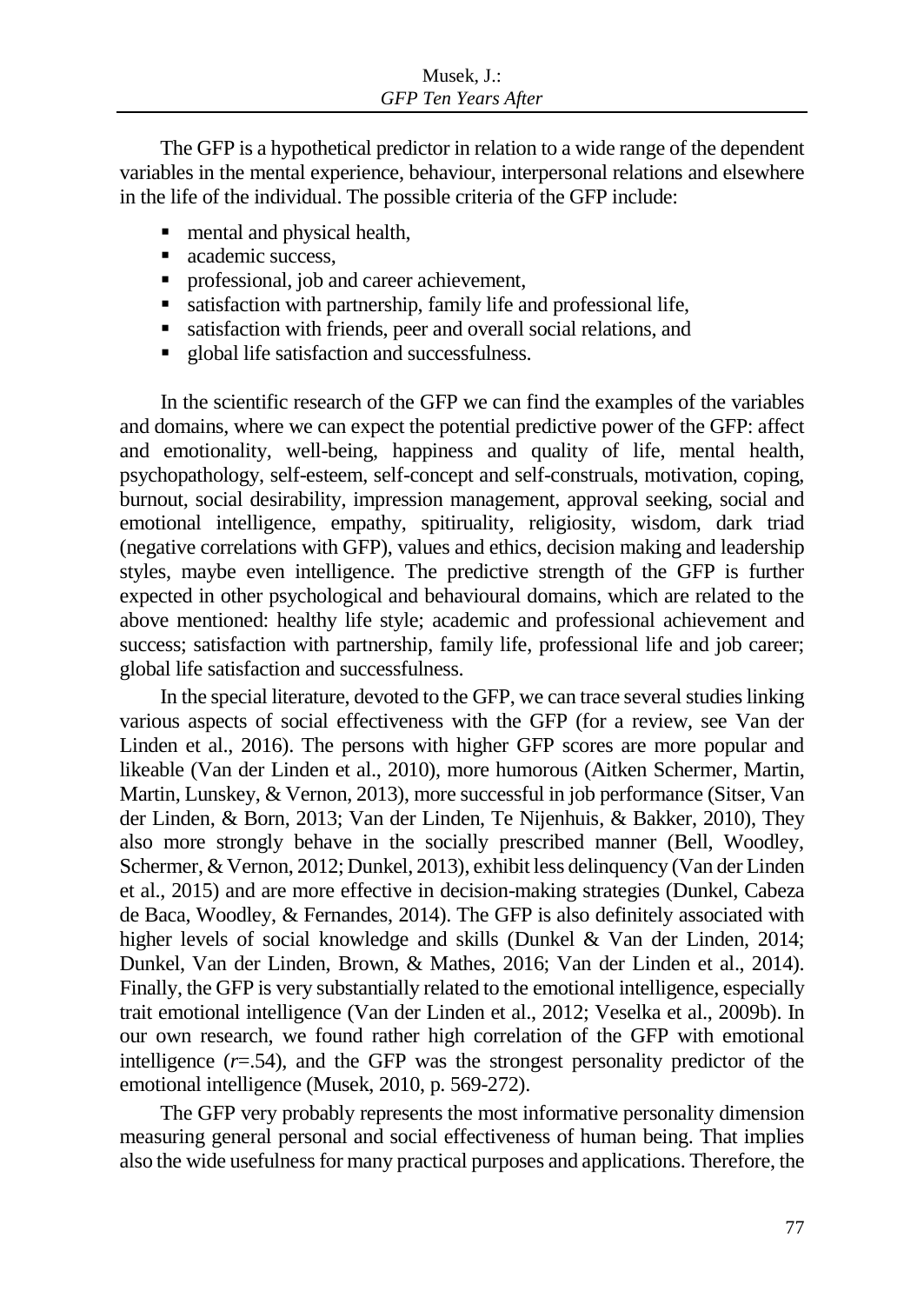GFP can be used for practical objectives in counselling, personnel selection, management, organizational settings, industry, prediction of job and career efficiency or successfulness, stress management and similar.

### **Conclusions**

The General Factor of Personality (GFP) is the most general personality dimension, being identified in the recent personality psychology (Musek, 2007; more than 300 scientific articles in top scientific psychological reviews thereafter). It represents a basic dimension of personality, which is evolutionary based and heritable, yet also the result of socialization, child rearing strategy and education. The GFP is a measure of general personal and social adjustment, characterized by high versus low emotional stability, conscientiousness, agreeableness, extraversion and intellectual openness ("good versus difficult personality"). Thus, it can be defined as a dimension of social effectiveness, which is desired in order to reach the important goals in the life: respect, well-being, health, self-esteem, good work, partnership and family relations, success in academic and job career, effective leadership and successful stress management and coping. It is positively related to the ethical standards and morality, wisdom, emotional and social intelligence and negatively related to the "dark triad" (narcissism, macchiavellianism, psychopathy). The GFP is among the most important predictors in psychology, predicting very wide range of criteria including mental and physical health, academic success, professional, job and career achievement, satisfaction with partnership, family life and professional life, satisfaction with friends, peers and overall social relations and, finally, the global life satisfaction and successfulness. Better than the majority of existing measures of personality, social effectiveness and adjustment, the GFP can be therefore used for practical objectives in counselling, personnel selection, management, organizational settings, industry, prediction of job and career efficiency or successfulness, stress management and similar.

The following conclusions are especially focused on the results that convincingly corroborate some characteristic outcomes of the GFP research in the past ten years.

First, the correlations between the Big Five exhibit the pattern that has been found in the majority of GFP research. Neuroticism negatively correlated with other Big Five dimensions, which are mutually positively correlated. Beside this, the correlations between extraversion and openness are higher than the average correlations among the Big Five. This pattern of the Big Five correlations is rather typical for the data, where the GFP and the Big Two were extracted in the introductory GFP study (Musek, 2007) and further GFP research. Thus, a strong first factor has been extracted from the Big Five correlation matrix in MIDUS II data. It can be easily interpreted as a GFP.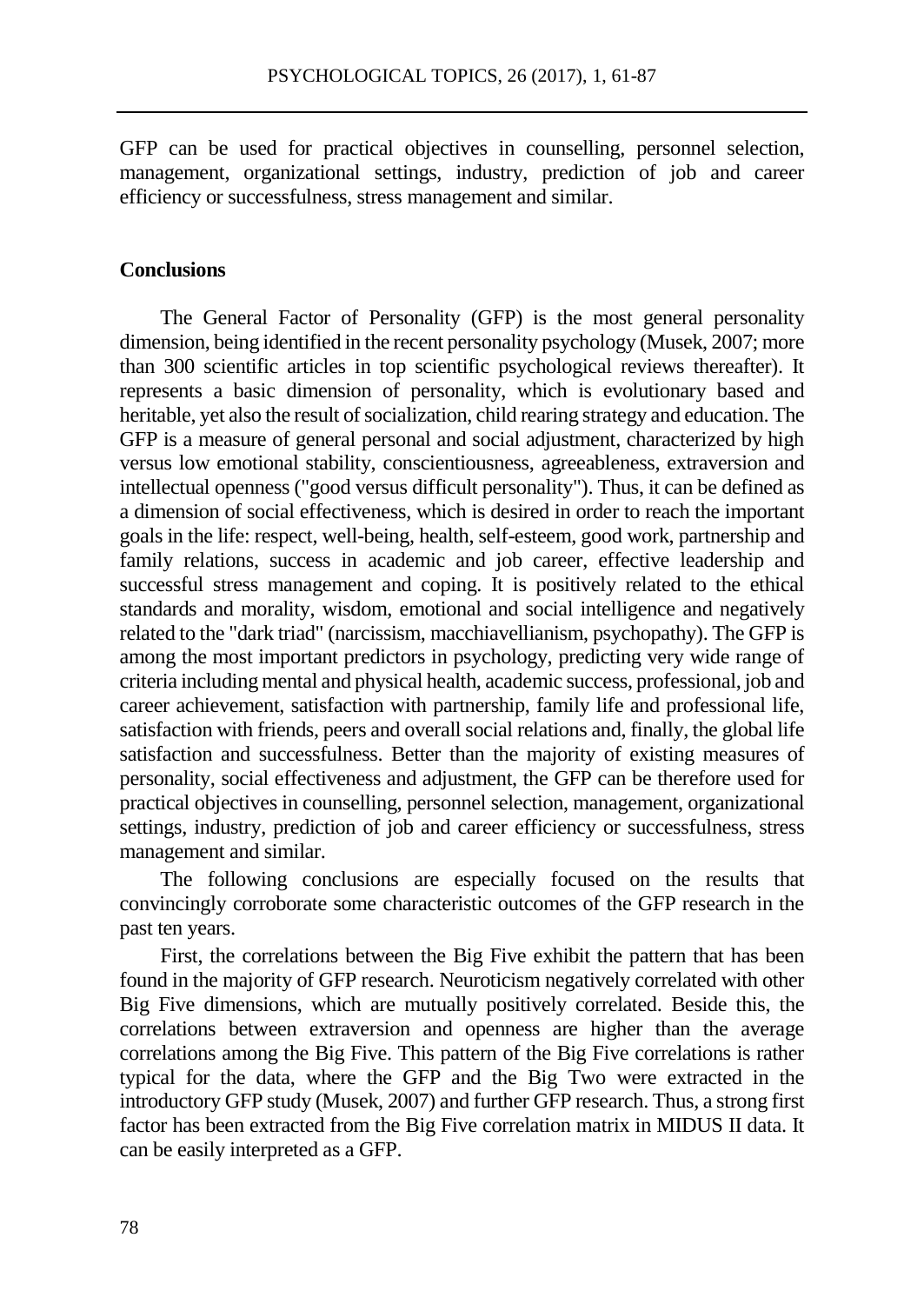Further, the GFP is substantially related to the variables in other important psychological domains including optimism, satisfaction with life, well-being, affect, self-esteem, perceived control, agency, coping and generativity. Similar results can be traced in the majority of the comparable GFP studies in the past decade. Thus, the results of this study confirmed the hypothesis that the GFP is considerably associated to the crucial variables in other domains of non-cognitive traits.

The substantial correlations within the domain of the conative or non-cognitive variables (including personality dimensions) justify the search for a very general super-dimension underlying the entire domain. Indeed, this super-dimension, labelled Super-g, was found in the previous GFP research (Musek, 2017) and was also confirmed in this study. The GFP is obviously an important component of the Super-g. According to our results, both dimensions correlated .78, sharing thus 61 percent of their variance.

The GFP research also demonstrated that the GFP connections with the variables in the domain of intelligence and related cognitive abilities are very weak although they can be significant. Exactly this may be the conclusion that can be drawn also from the results of this study. Conative traits and cognitive abilities represent two rather homogeneous clusters of variables that are sharply separated in the psychological space. There is no variable in each cluster that would be even close to any variable of other cluster. This finding confirmed again the results of the previous GFP studies (see also Musek, 2017).

Our analyses confirmed therefore also the hypothesis that the overall multivariate analyses of non-cognitive (conative) traits and cognitive abilities together should demonstrate a dimensional structure with two dominant factors, Super-g and g-factor, each representing a general factor within the respective domain.

### **References**

- Aghababaei, N. (2013). Between you and God, where is the general factor of personality? Exploring personality-religion relationships in a Muslim context. *Personality and Individual Differences,* 55(2), 196-198.
- Aitken Schermer, J., Martin, R.A., Martin, N.G., Lunskey, M., & Vernon, P.A. (2013). The general factor of personality and humor styles. *[Personality and Individual Differences,](http://www.sciencedirect.com/science/journal/01918869)  [54](http://www.sciencedirect.com/science/journal/01918869/54/8)*(8), 890-893.
- Anusic, I., Schimmack, U., Pinkus, R., & Lockwood, P. (2009). The nature and structure of correlations among Big Five ratings: The Halo-Alpha-Beta model. *Journal of Personality and Social Psychology, 97*, 1142-1156.
- Ashby, F.G., Isen, A.M., & Turken, A.U. (1999). A neuropsychological theory of positive affect and its influence on cognition. *Psychological Review, 106*, 529-550.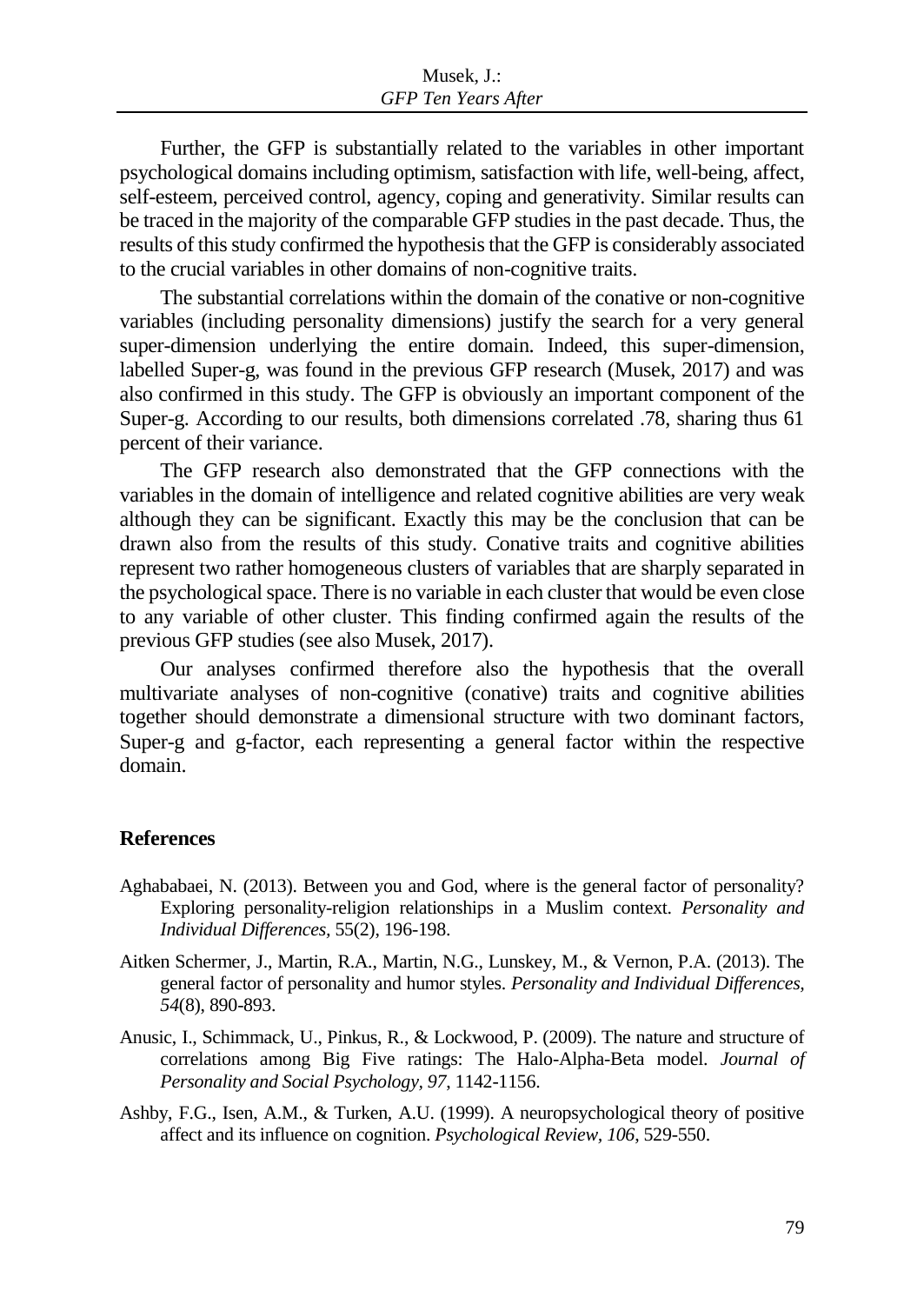- Ashton, M.C., Lee, K., Goldberg, L.R., & de Vries, R.E. (2009). Higher-order factors of personality: Do they exist? *Personality and Social Psychology Review, 13*, 79-91.
- Aziz, S., & Jackson, C.J. (2001). A comparison between three and five factor models of Pakistani personality data. *Personality and Individual Differences, 31,* 1311-1319.
- Bäckström, M. (2007). Higher-order factors in a five-factor personality inventory and its relation to social desirability. *European Journal of Psychological Assessment, 23*, 63- 70.
- Bäckström, M., Björklund, F., & Larsson, M.R. (2009). Five-factor inventories have a major general factor related to social desirability which can be reduced by framing items neutrally. *Journal of Research in Personality, 43*, 335-344.
- Becker, P. (1999). Beyond the Big Five. *Personality and Individual Differences, 26*, 511-530.
- Becker, P. (2002). The four-plus-X factor model as a framework for the description of normal and disordered personality. A pilot study. *Trierer Psychologische Berichte, 29*(1)*,* 1-45.
- Bell, E., Woodley, M.A., Schermer, J.A., & Vernon, P.A. (2012). Politics of the general factor of personality. *Personality and Individual Differences, 53*, 546-551[. doi:10.1016/j.paid.](doi:10.1016/j.paid.2012.04.027) [2012.04.027](doi:10.1016/j.paid.2012.04.027)
- Block, J. (1995). A contrarian view of the five-factor approach to personality description. *Psychological Bulletin, 117*, 187-215.
- Boudreau, J.W., Boswell, W.R., & Judge, T.A. (1999). Effects of personality on executive career success in the U.S. and Europe. *Cornell University Center for Advance Human Resource Studies Working Papers, 99-12.*
- Buss, D.M. (Ed.) (1916). *The handbook of evolutionary psychology*, *Volume 2: Integrations, 2nd Edition*. Hoboken, NJ: Wiley.
- Cahn-Weiner, D.A., Malloy, P.F., Boyle, P.A., Marran, M., & Salloway, S. (2000). Prediction of functional status from neuropsychological tests in community-dwelling elderly individuals. *The Clinical Neuropsychologist, 14*, 187-195.
- Carver, C.S., Scheier, M.F, & Weintraub, J.K. (1989). Assessing coping strategies: A theoretically based approach. *Journal of Personality and Social Psychology, 56*, 267- 283.
- Cattell, R.B. (1950). *Personality: A systematic, theoretical, and factual study*. New York: McGraw-Hill.
- Cattell, R.B. (1957). *Personality and motivation structure and measurement*. New York: Harcourt, Brace, Jovanovich.
- Chamorro-Premuzic, T., von Stumm, S., & Furnham, A. (Eds.) (2011). *The Wiley-Blackwell handbook of individual differences.* London: Wiley-Blackwell.
- Cook, V.D. (2005). *An investigation of the construct validity of the Big Five construct of emotional stability in relation to job performance, job satisfaction, and career satisfaction*. PhD Dissertation. University of Tennessee.
- Darwin, C. (1871). *The descent of man*. London: Murray.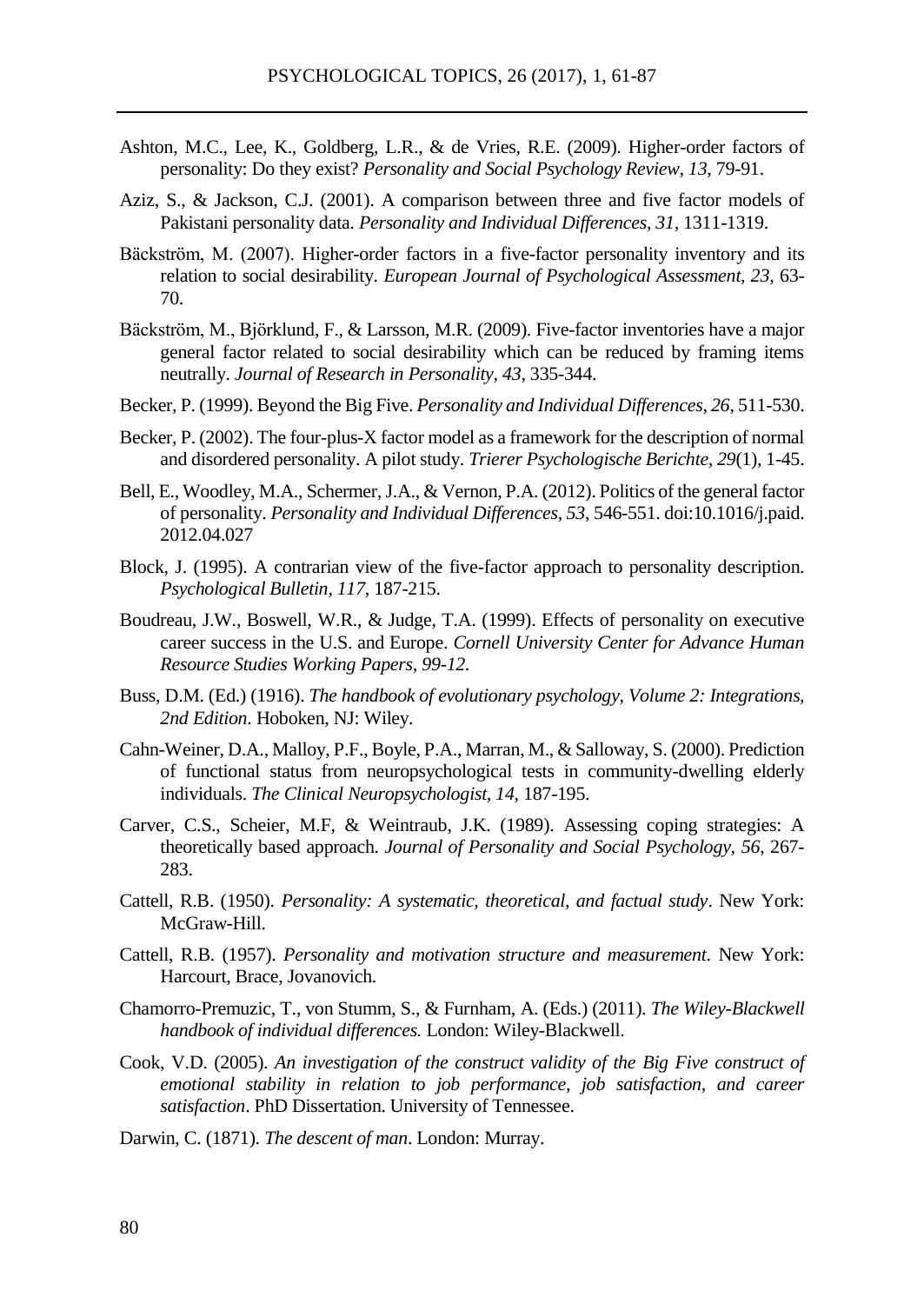- Davidson, R.J. (1995). Cerebral asymmetry, emotion, and affective style. In R.J. Davidson & K. Hugdahl (Eds.), *Brain asymmetry* (pp. 361-387). Cambridge, MA: MIT Press.
- Depue, R.A., & Collins, P.F. (1999). Neurobiology of the structure of personality: Dopamine, facilitation of incentive motivation, and extraversion. *Behavioral and Brain Sciences, 22*, 491-569.
- DeYoung, C.G., & Gray, J.R. (2009). Personality neuroscience: Explaining individual differences in affect, behavior, and cognition. In P.J. Corr & G. Matthews (Eds.), *The Cambridge handbook of personality psychology* (pp. 323-346). New York: Cambridge University Press.
- DeYoung, C.G., Peterson, J.B., & Higgins, D.M. (2001). Higher-order factors of the big five predict conformity: Are there neuroses of health? *Personality and Individual Differences, 33,* 533-552.
- Digman, J.M. (1990). Personality structure: Emergence of the five-factor model. *Annual Review of Psychology, 41*, 417-440.
- Digman, J.M. (1997). Higher-order factors of the Big Five. *Journal of Personality and Social Psychology, 73*, 1246-1256.
- Dunkel, C.S. (2013). Evidence for the role of the General Factor of Personality (GFP) in enculturation: The GFP and self-construal in Japanese and American samples. *Personality and Individual Differences, 55*, 417-421.<doi:10.1016/j.paid.2013.04.002>
- Dunkel, C.S., Cabeza de Baca, T., Woodley, M.A., & Fernandes, H.B.F. (2014). The General Factor of Personality and general intelligence: Testing hypotheses from Differential-K, Life History Theory, and strategic differential-integration effort. *Personality and Individual Differences, 61*, 13-17[. doi:10.1016/j.paid.2013.12.017](doi:10.1016/j.paid.2013.12.017)
- Dunkel, C.S., & Van der Linden, D. (2014). Evidence for the general factor of personality as social-effectiveness. *Personality and Individual Differences, 64*, 147-151[. doi:10.1016/](doi:10.1016/j.paid.2014.02.030) [j.paid.2014.02.030](doi:10.1016/j.paid.2014.02.030)
- Dunkel, C.S., Van der Linden, D., Brown, N.A., & Mathes, E.W. (2016). Self-report based general factor of personality as socially-desirable responding, positive self-evaluation, and social-effectiveness. *Personality and Individual Differences, 92*, 143-147.
- Eap, S., DeGarmo, D.S., Kawakami, A., Hara, S.N., Hall, G.C.N., & Teten, A.L. (2008). Culture and personality among European American and Asian American Men. *Journal of Cross-Cultural Psychology, 39*(5), 630-643.
- Erdle, S., Irwing, P., Rushton, J.P., & Park, J. (2010). The general factor of personality and its relation to self-esteem in 628,640 internet respondents. *Personality and Individual Differences, 48*, 343-346.
- Erdle, S., & Rushton, J.P. (2010). The general factor of personality, BIS–BAS, expectancies of reward and punishment, self-esteem, and positive and negative affect. *Personality and Individual Differences, 48*, 762-766.
- Erdle, S., & Rusthon, J.P. (2011). Does self-esteem or social desirability account for a general factor of personality (GFP) in the Big Five? *Personality and Individual Differences, 50*(7), 1152-1154.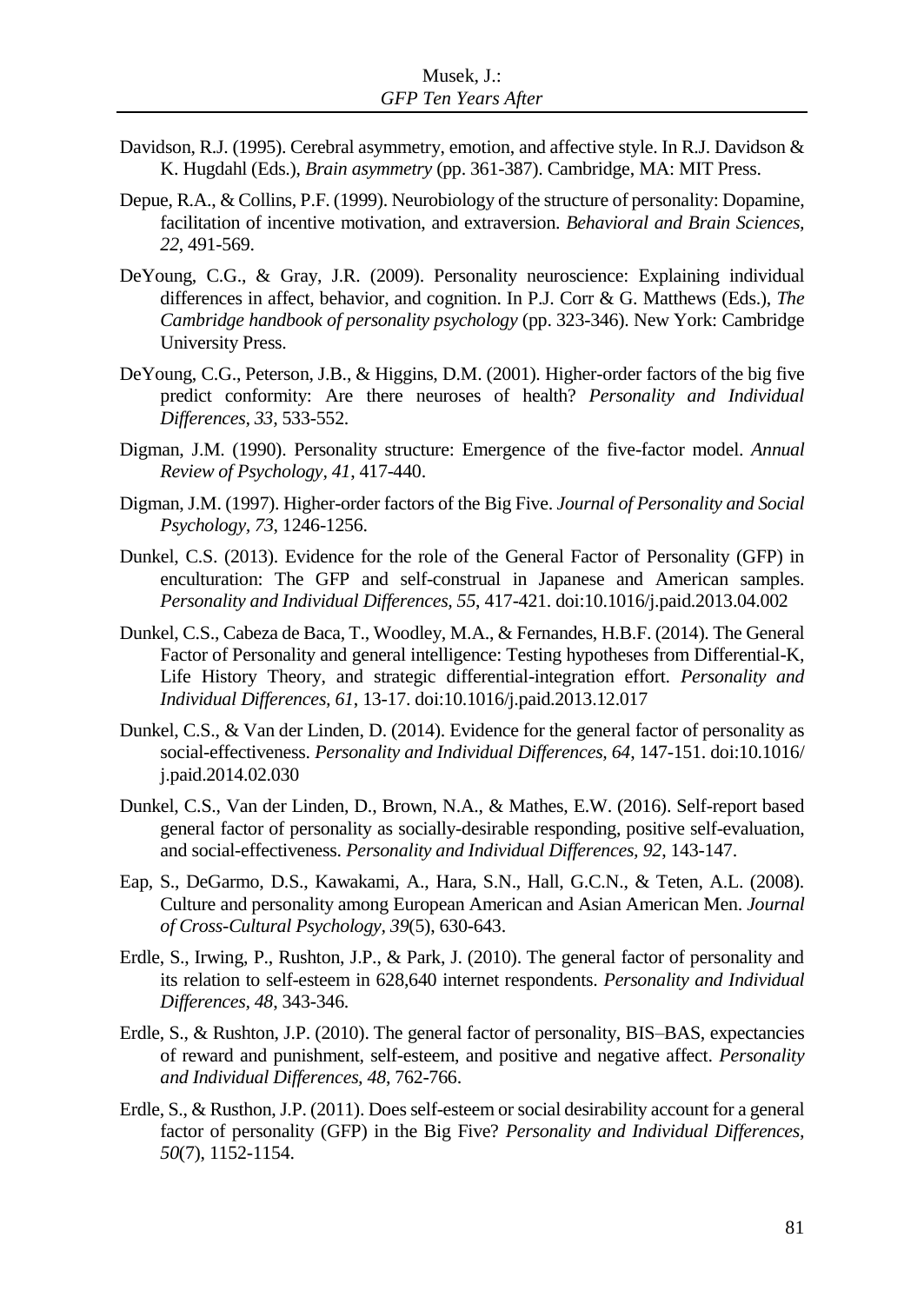Eysenck, H.J. (1952). *The scientific study of personality.* London: Routledge & Kegan Paul.

- Eysenck, H.J. (1970). *The structure of human personality* (3rd ed.). London: Methuen.
- Eysenck, H.J. (1991). Dimensions of personality: 16, 5, or 3? Criteria for a taxonomic paradigm. *Personality and Individual Differences, 12,* 773-790.
- Ferguson, E., Chamorro-Premuzic, T., Pickering, A., & Weiss, A. (2011). Five into one doesn't go: Critique of the general factor of personality. In T. Chamorro-Premuzic, S. von Stumm, & A. Furnham (Eds.), *The Wiley-Blackwell handbook of individual differences* (pp. 162-186)*.* London: Wiley-Blackwell.
- Figueredo, A.J., Jacobs, W.J., Burger, S.B., Gladden, P.R., & Olderbak, S.G. (2011). The biology of personality. In G. Terzis, & R. Arp (Eds.), *Information and living systems: Essays in philosophy of biology* (pp. 371-406). Cambridge, MA: MIT Press.
- Figueredo, A.J., & Rushton, J.P. (2009). Evidence for shared genetic dominance between the general factor of personality, mental and physical health, and life history traits. *Twin Research and Human Genetics, 12*(6), 555-563.
- Figueredo, A.J., Vásquez, G., Brumbach, B.H., & Schneider, S.M.R. (2004). The heritability of life history strategy: The K-factor, covitality, and personality. *Social Biology, 51*, 121- 143.
- Figueredo, A.J., Vásquez, G., Brumbach, B.H., Sefcek, J.A., Kirsner, B.R., & Jacobs, W.J. (2005). The K -Factor: Individual differences in life history strategy. *Personality and Individual Differences, 39*(8), 1349-1360.
- Figueredo, A.J., Vásquez, G., Brumbach, B.H., & Schneider, S.M.R. (2007). The K-factor, covitality, and personality: A psychometric test of life history theory. *Human Nature, 18*, 47-73.
- Figueredo, A.J., Woodley, M.A., & Jacobs, J.W. (2016). The General Factor of Personality: A Hierarchical Life History Model. In D.M. Buss (Ed.), *The Handbook of evolutionary psychology*, *Volume 2: Integrations, 2nd Edition* (pp. 943-967). Hoboken, NJ: Wiley.
- Goldberg, L.R. (1990). An alternative "description of personality": The Big Five factor structure. *Journal of Personality and Social Psychology, 59*, 1216-1229.
- Goldberg, L.R. (1993). The structure of phenotypic personality traits. *American Psychologist, 48*, 26-34.
- Gurven, M., von Rueden, C., Massenkoff, M., Kaplan, H., & Lero Vie, M. (2013). How universal is the Big Five? Testing the Five-Factor Model of Personality variation among forager–farmers in the Bolivian Amazon. *Journal of Personality and Social Psychology, 104*(2), 354-370.
- Hasher, L., Zacks, R.T., & May, C.P. (1999). Inhibitory control, circadian arousal, and age. *Attention and Performance, 17*, 653-675.
- Hirschi, A. (2008). Personality complexes in adolescence: Traits, interests, work values, and self-evaluations. *Personality and Individual Differences, 45*(8)*,* 716-721.
- Hofstee, W.K.B. (2003). Structures of personality traits. In I.B. Weiner, T. Millon, & M.J. Lerner (Eds.), *Handbook of psychology: Vol. 5. Personality and social psychology* (pp. 231-254). Hoboken, NJ: Wiley.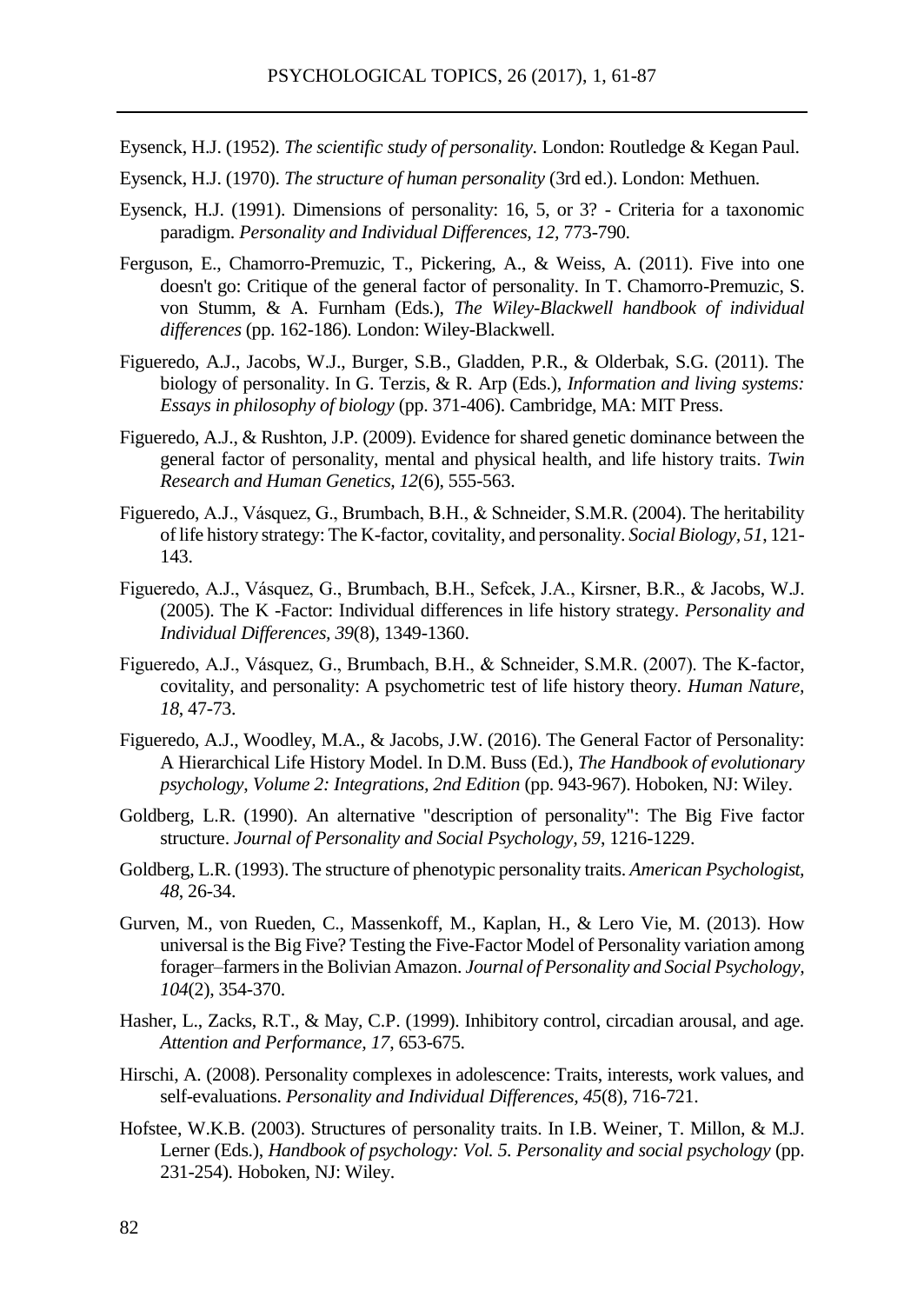- Irwing, P. (2013). The general factor of personality: Substance or artefact? *Personality and Individual Differences, 55*, 234-252.
- John, O.P. (1990). The "Big Five" factor taxonomy: Dimensions of personality in the natural language and in questionnaires. In L. Pervin (Ed.), *Handbook of personality: Theory and research* (pp. 66-100). New York: Guilford Press.
- John, O.P., & Srivastava, S. (1999). The Big Five trait taxonomy: History, measurement, and theoretical perspectives. In L.A. Pervin & O.P. John (Eds.), *Handbook of personality: Theory and research* (2nd ed., pp. 102-138). New York: Guilford Press.
- Just, C. (2011). A review of literature on the general factor of personality. *Personality and Individual Differences, 50*, 765-771.
- Lachman, M.E., Rocke, C., &Rosnick. C. (2008). Realism and illusion in Americans' temporal views of their life satisfaction age differences in reconstructing the past and anticipating the future. *Psychological Science, 19*(9)*,* 889-897.
- Lanyon, R.I., & Goodstein, L.D. (2007). *A psychometric evaluation of the Chinese translation of CLUES®: Revised and Updated April 2007.* Retrieved from www.assess.co.nz/ pages/ChineseReportMarch2007.pdf
- Loehlin, J.C. (2011a). Genetic and environmental structures of personality: A cluster- analysis approach. *Personality and Individual Differences*, *51*, 662-666.
- Loehlin, J.C. (2011b). Correlation between general factors for personality and cognitive skills in the National Merit twin sample. *Journal of Research in Personality*, *45*(5), 504-507.
- Loehlin, J.C., & Martin, N.G. (2011). A general factor of personality: Questions and elaborations. *Journal of Research in Personality, 45*, 44-49.
- McCrae, R.R., & Costa, P.T. (1983). Social desirability scales: More substance than style. *Journal of Consulting and Clinical Psychology, 51,* 882-888.
- McCrae, R.R., & Costa, P.T. (1987). Validation of the five-factor model of personality across instruments and observers. *Journal of Personality and Social Psychology, 52*, 81-90.
- McCrae, R.R., & Costa, P.T. (1998). Personality trait structure as a human universal. *American Psychologist, 52*(5), 509-516.
- McCrae, R.R., & Terracciano, A. (2008). The Five-Factor Model and its correlates in individuals and cultures. In F.J.R. van de Vijver, D.A. van Hemert, & Y.H. Poortinga (Eds.), *Multilevel analysis of individuals and cultures* (pp. 249-283). Mahwah, NJ: Erlbaum.
- McCrae, R.R., Terracciano, A., & 79 Members of the Personality Profiles of Cultures Project (2005). Personality profiles of cultures: Aggregate personality traits. *Journal of Personality and Social Psychology, 89*, 407-425.
- Mi Kyoung Jin (2005). *A cross-cultural study of infant attachment patterns in Korea and the U.S.: Associations among infant temperament, maternal personality, separation anxiety and depression*. Dissertation Presented to the Faculty of the Graduate School of The University of Texas at Austin. The University of Texas at Austin.
- Musek, J. (2007). A general factor of personality: Evidence for the Big One in the five-factor model. *Journal of Research in Personality, 41,* 1213-1233*.*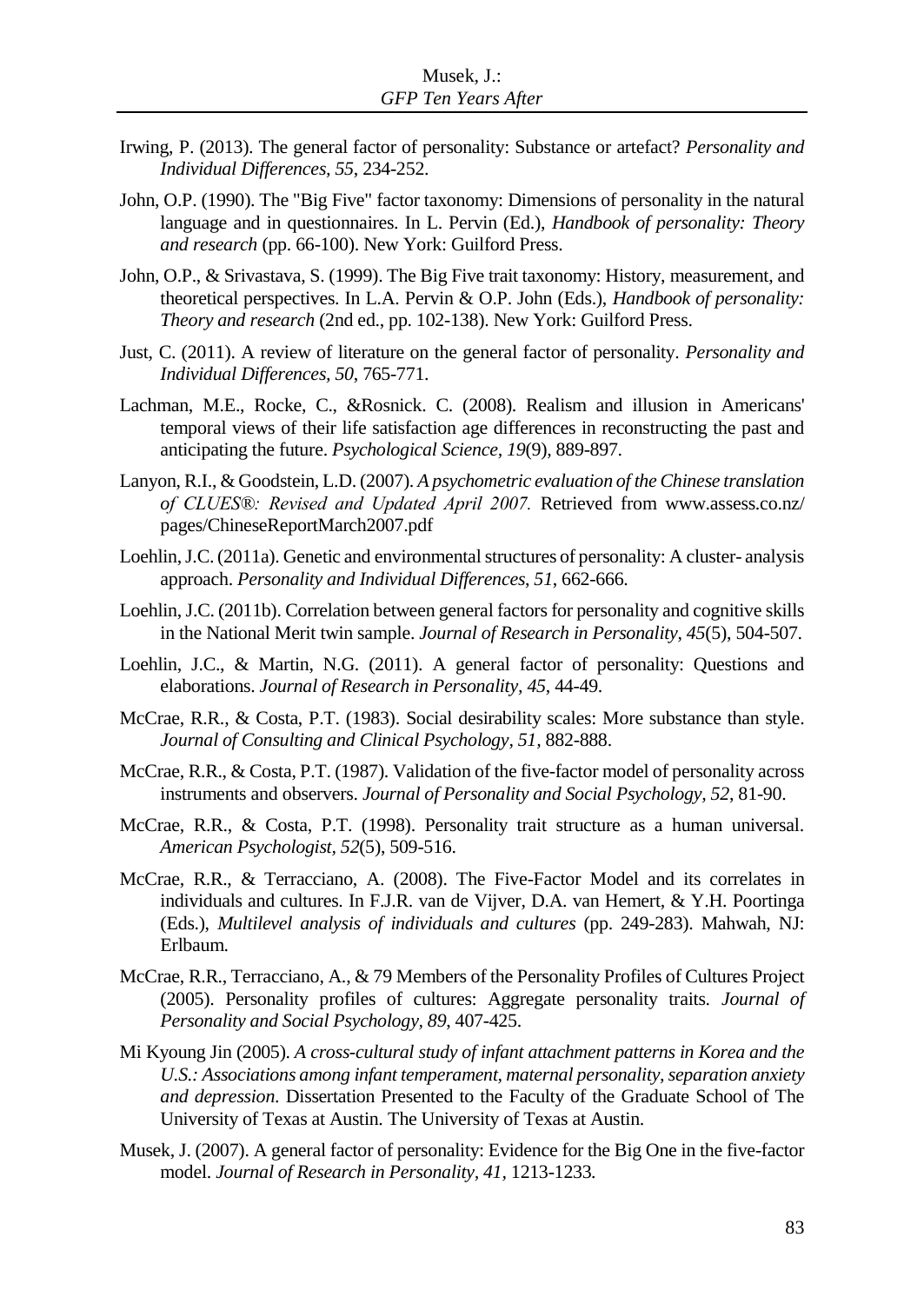- Musek, J. (2008). Dimenzije psihičnega blagostanja (The dimensions of well-being*). Anthropos, 1-2,* 139-160.
- Musek, J. (2009). *Higher-order factors of personality.* Unpublished manuscript. University of Liubliana.
- Musek, J. (2010). *Psihologija življenja (Psychology of life)*. Ljubljana: Inštitut za psihologijo osebnosti (Institute of psychology of personality) (Slovenian).
- Musek, J. (2011). Veliki faktor osebnosti (The Big Comprehensive Factor of Personality) (Article in Slovenian). *Anthropos (Ljubljana), 43*(3/4)*,* 131-152.
- Musek, J. (2017). *The general factor of personality*. Cambridge (Mass): Academic Press, Elsevier.
- Ostendorf, F., & Angleitner, A. (1994). *Psychometric properties of the German translation of the NEO Personality Inventory (NEO-PI-R)*. Unpublished manuscript. Landau. University of Landau.
- Panksepp, J. (1999). *Affective neuroscience*. Oxford University Press.
- Pauls, C.A., Wacker, J., & Crost, N.W. (2005). The two components of social desirability and their relations to resting frontal brain asymmetry. *Journal of Individual Differences, 26*(1), 29-42.
- Petrides, K.V., Vernon, P.A., Schermer, J.A., Ligthart, L., Boomsma, D.I., & Veselka, L. (2010). Relationships between trait emotional intelligence and the Big Five in the Netherlands. *Personality and Individual Differences, 48*(8), 906-910.
- Pettersson, E., Turkheimer, E., Horn, E.E., & Menatti, A.R. (2011). The General Factor of Personality and evaluation. *European Journal of Personality, 26*, 292-302.
- Revelle, W. (2015). *Psych: Procedures for personality and psychological research*. Northwestern University, Evanston, Illinois, USA. See also: [http://personality](http://personality-project.org/revelle/publications/iclust.pdf)[project.org/revelle/publications/iclust.pdf](http://personality-project.org/revelle/publications/iclust.pdf)
- Revelle, W., & Wilt, J. (2013). The general factor of personality: A general critique. *Journal of Research in Personality, 47*, 493-504.
- Rocke, C., & Lachman, M.E. (2008). Perceived trajectories of life satisfaction across past, present, and future: Profiles and correlates of subjective change in young, middle-aged, and older adults. *Psychology and Aging, 23*(4), 833-847.
- Rodrigo, A.H., Di Domenico, S.I., Graves, B., Jaeger, L., Ayaz, H., Bagby, R.M., & Ruocco, A.C. (2015). Linking trait-based phenotypes to prefrontal cortex activation during inhibitory control. *Social Cognitive and Affective Neuroscience, 1*(11), 55-65.
- Rushton, J.P. (1985). Differential K Theory: The sociobiology of individual and group differences. *Personality and Individual Differences, 6,* 441-452.
- Rushton, J.P. (1990). Sir Francis Galton, epigenetic rules, genetic similarity theory, and human life history analysis. *Journal of Personality, 58,* 117-140.
- Rushton, J.P., Bons, T.A., Ando, J., Hur, Y-M., Irwing, P., Vernon, P.A., Petrides, K.V., & Barbaranelli, C. (2009). A general factor of personality from multitrait-multimethod data and cross-national twins. *Twin Research and Human Genetics, 12*, 356-365.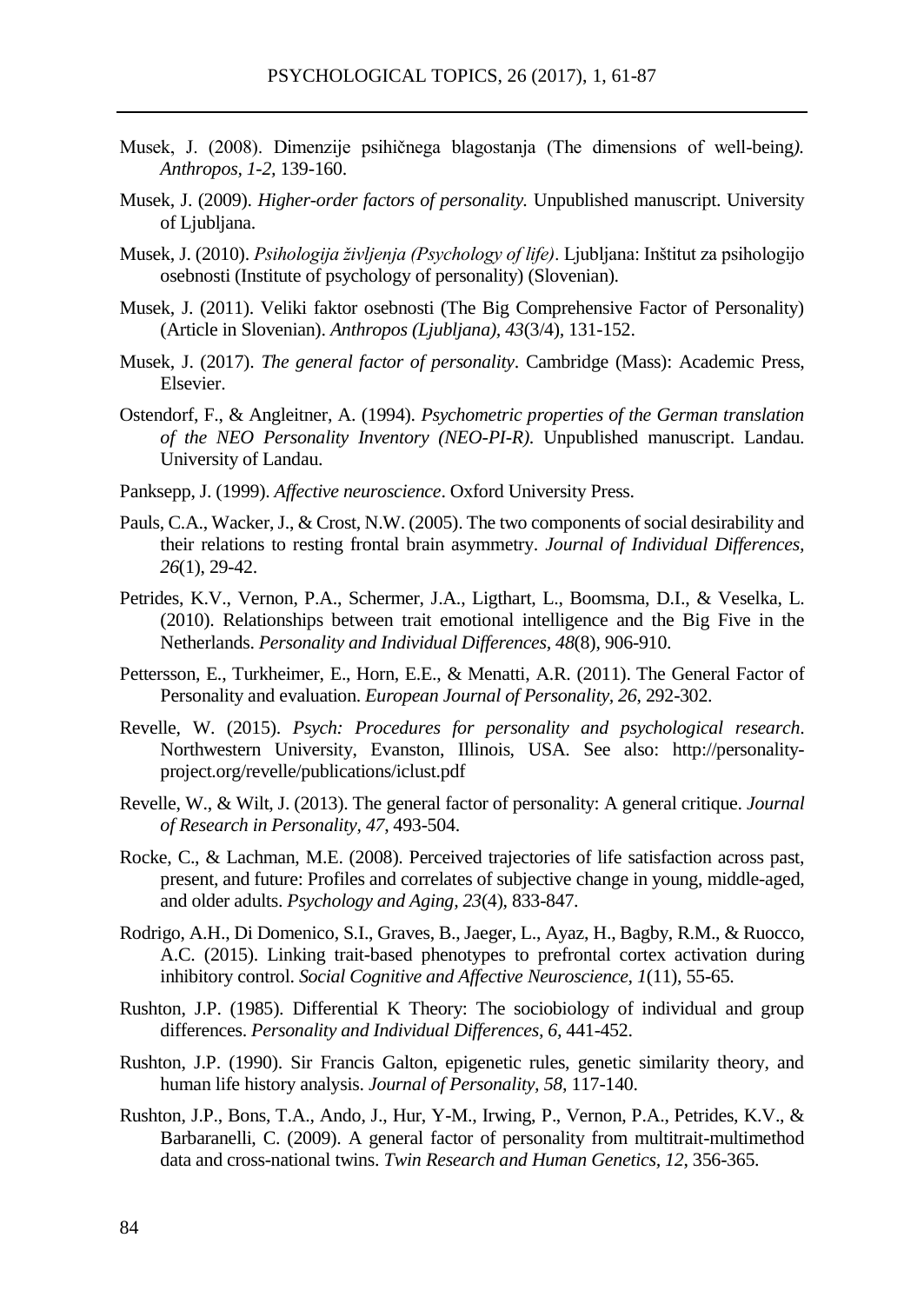- Rushton, J.P., Bons, T.A., & Hur, Y.M. (2008). The genetics and evolution of the General factor of personality. *Journal of Research in Personality*, *42*, 1173-1185.
- Rushton, J.P., & Erdle, S. (2010). No evidence that social desirability response set explains the General Factor of Personality and its affective correlates. *Twin Research and Human Genetics, 13*, 131-134.
- Rushton, J.P., & Irwing, P. (2008). A general factor of personality (GFP) from two metaanalyses of the Big Five: Digman (1997) and Mount, Barrick, Scullen, and Rounds. *Personality and Individual Differences*, *45*, 679-683.
- Rushton, J.P., & Irwing, P. (2009a). A general factor of personality in the Comrey Personality Scales, the Minnesota Multiphasic Personality Inventory-2, and the Multicultural Personality Questionnaire. *Personality and Individual Differences, 46,* 437-442.
- Rushton, J.P., & Irwing, P. (2009b). A General Factor of Personality (GFP) from the Multidimensional Personality Questionnaire. *Personality and Individual Differences, 47*(6)*,* 571-576.
- Rushton, J.P., & Irwing, P. (2011). The general factor of personality: Normal and abnormal. In T. Chamorro-Premuzic, S. von Stumm, & A. Furnham (Eds.), *The Wiley-Blackwell handbook of individual differences* (pp. 132-161). London: Blackwell.
- Ryff, C.D., Almeida, D.M., Ayanian, J.S., Carr, D.S., Cleary, P.D., Coe, ... Williams, D. (2007). *Midlife Development in the United States (MIDUS II), 2004-2006. Documentations of Scales in MIDUS II.* [Computer file]. ICPSR04652-v1. Ann Arbor, MI: Inter-university Consortium for Political and Social Research [distributor], 2007- 03-22. doi:10.3886/ICPSR04652
- Ryff, C.D., & Lachman, M.E. (2010). *National survey of midlife development in the United States (MIDUS II): Cognitive project, 2004-2006 [Computer file]. ICPSR25281-v1*. Ann Arbor, MI: Inter-university Consortium for Political and Social Research [distributor], 2010-07-13[. doi:10.3886/ICPSR25281](doi:10.3886/ICPSR25281)
- Saucier, G., & Goldberg, L.R. (2003). The structure of personality attributes. In M.R. Barrick & A.M. Ryan (Eds.), *Personality and work* (pp. 1-29). San Francisco: Jossey-Bass.
- Scheier, M.F., & Carver, C.S. (1985). Optimism, coping and health: Assessment and implications of generalized outcome expectancies. *Health Psychology, 4,* 219-247.
- Schermer, J.A., & Vernon, P.A. (2010). The correlation between general intelligence (g), a general factor of personality (GFP), and social desirability*. Personality and Individual Differences, 48*, 187-189.
- Schmitt, D.P. Allik, J., McCrae, R.R, Benet-Martínez, V., ... Zupancic, A. (2007). The geographic distribution of big five personality traits: Patterns and profiles of human selfdescription across 56 nations. *Journal of Cross-Cultural Psychology, 38*(2), 173-212.
- Sitser, T., van der Linden, D., & Born, M. (2013). Predicting sales performance criteria with personality measures: The use of the general factor of personality, the Big Five, and narrow traits. *Human Performance, 26*, 126-149.
- Spoont, M.R. (1992). Modulatory role of serotonin in neural information processing, implications for human psychopathology. *Psychological Bulletin, 112,* 330-350.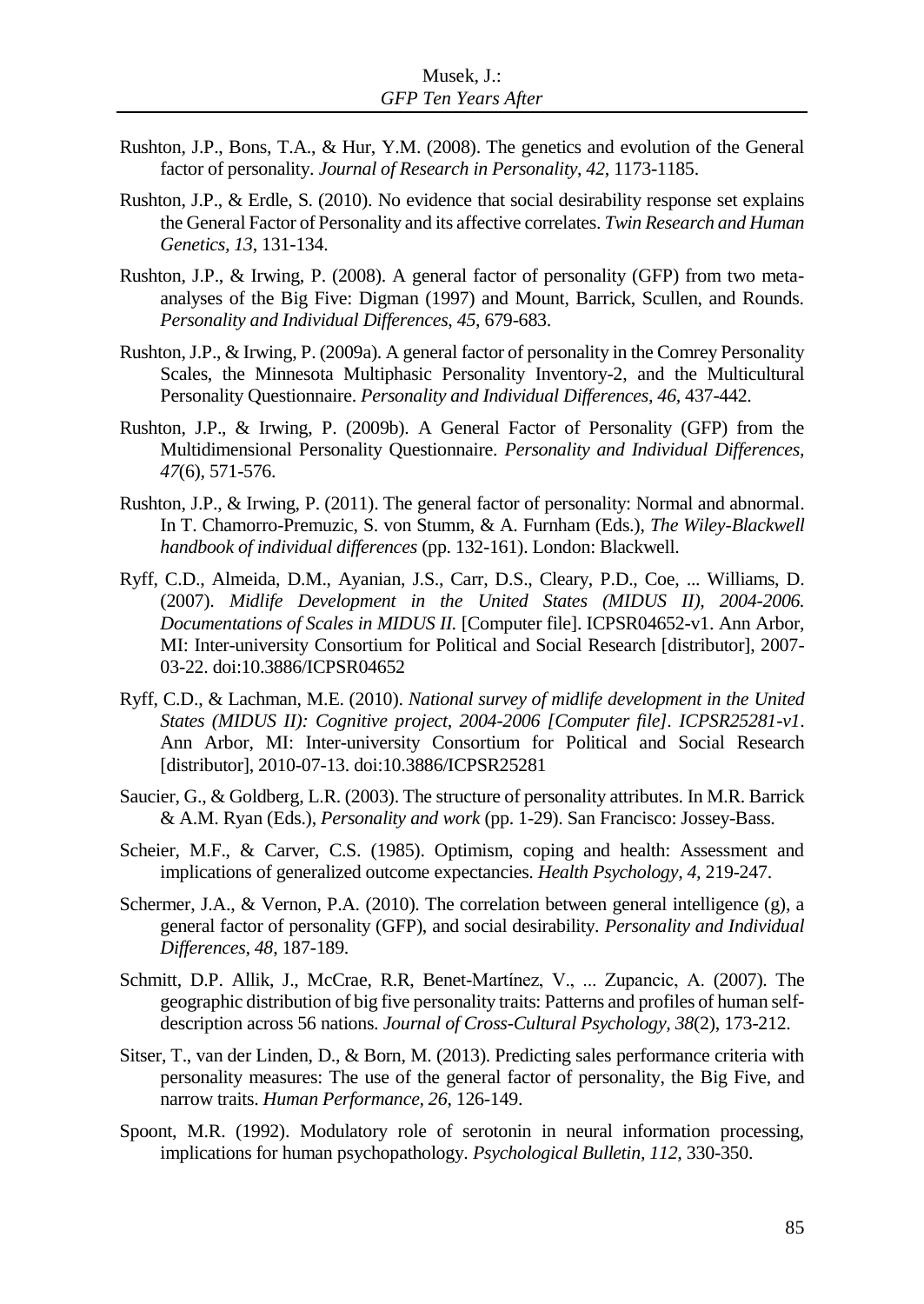- Stankov, L. (2005). g Factor. Issues of design and interpretation. In O. Wilhelm & R.W. Engle (Eds.), *Handbook of understanding and measuring intelligence* (pp. 279-293). Thousand Oaks, Ca., London, New Delhi: Sage Publications.
- Tork, I. (1990). Anatomy of the serotonergic system. *Annals of the New York Academy of Science, 600,* 9-35.
- Van der Linden, D., Bakker, A.B., & Serlie, A. W. (2011). The General Factor of Personality in selection and assessment samples. *Personality and Individual Differences, 51*(5), 641-645.
- Van der Linden, D., Dunkel, C.S., Beaver, K.M., & Louwen, M. (2015). The unusual suspect: The General Factor of Personality (GFP), life history theory, and delinquent behavior. *Evolutionary Behavioral Sciences, 9*(3), 145-160.
- Van der Linden, D., Dunkel, C.S., & Petrides, K.V. (2016). The General Factor of Personality (GFP) as social effectiveness: Review of the literature. *Personality and Individual Differences, 101*, 98-105.
- Van der Linden, D., Nijenhuis, J., & Bakker, A.B. (2010). The General Factor of Personality: A meta-analysis of Big Five intercorrelations and a criterion-related validity study. *Journal of Research in Personality, 44,* 315-327.
- Van der Linden, D., Oostrom, J., Born, M., Van der Molen, H.T., & Serlie, A.W. (2014). Knowing what to do in social situations: The general factor of personality and performance on situational judgment tests. *Journal of Personnel Psychology, 13*, 107- 115. doi.org/10.1027/1866-5888/a000113
- Van der Linden, D., Scholte, R.H.J., Cillessen, A.H.N., Te Nijenhuis, J., & Segers, E. (2010). Classroom ratings of likeability and popularity are related to the Big Five keability and popularity are related to the Big Five and the General Factor of Personality. *Journal of Research in Personality, 44*, 669-672.
- Van der Linden, D., Te Nijenhuis, J., Cremers, M., & Van de Ven, C. (2011). General factors of personality in six datasets and a criterion-related validity study at the Netherlands armed forces. *International Journal of Selection and Assessment, 19*, 157-169.
- Van der Linden, D., Tsaousis, I., & Petrides, K.V. (2012). Overlap between General Factors of Personality in the Big Five, Giant Three, and trait emotional intelligence. *Personality and Individual Differences, 53*, 175-179.<doi:10.1016/j.paid.2012.03.001>
- Vecchione, M., Alessandri, G., Barbaranelli, C., & Caprara, G. (2011). Higher-order factors of the big five and basic values: Empirical and theoretical relations. *British Journal of Psychology, 102*(3), 478-498.
- Verbruggen, F., & Logan, G.D. (2008). Response inhibition in the stop-signal paradigm. *Trends in Cognitive Sciences, 12*, 418-424.
- Veselka, L., Schermer, J.A., Petrides, K.V., & Vernon, P.A. (2009a). Evidence for a heritable general factor of personality in two studies. *Twin Research and Human Genetics, 12*(3), 254-260.